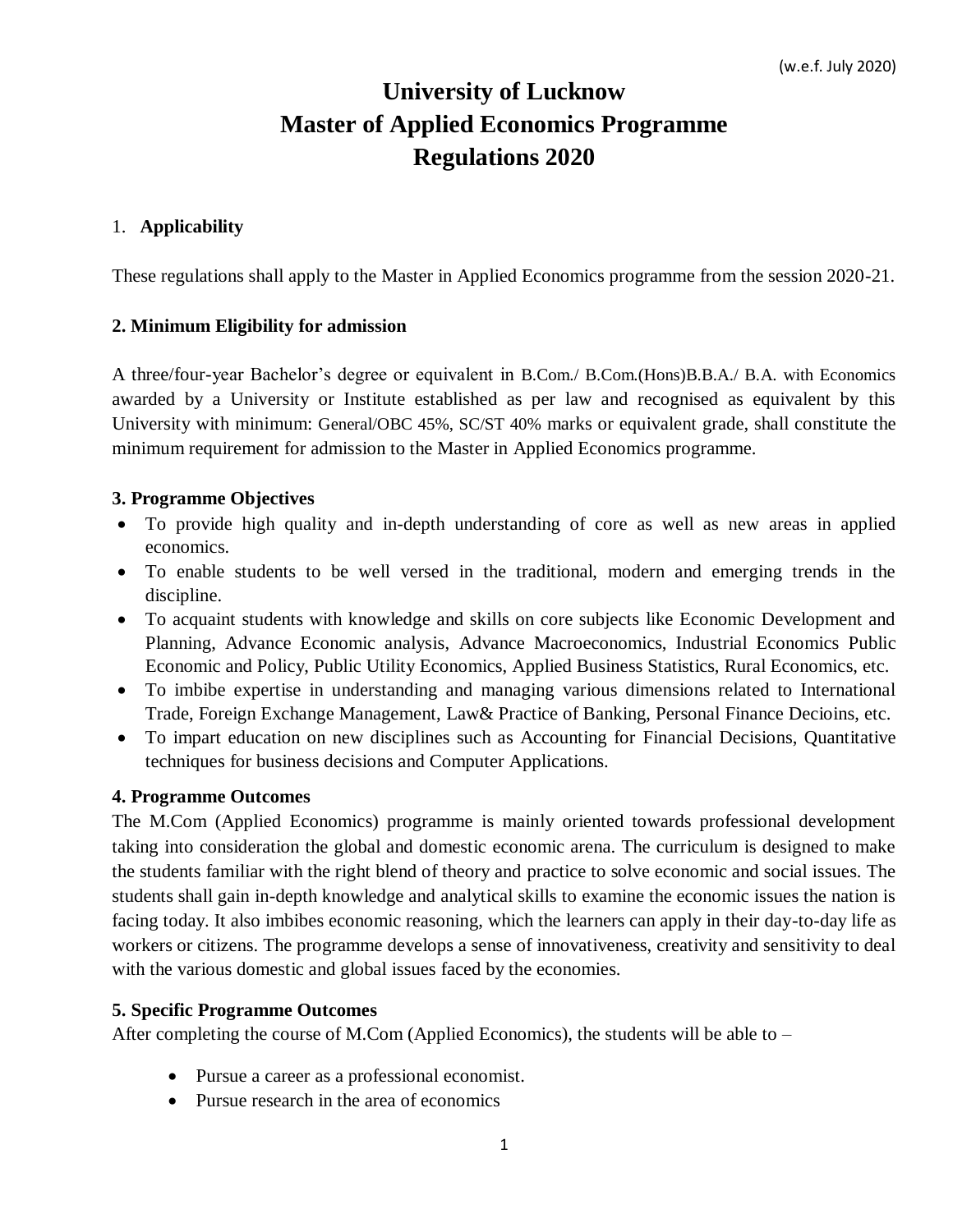- Teach in colleges and universities after qualifying the requisite tests.
- Work as banking professionals after qualifying requisite tests.
- Work as quantitative or market research analyst.
- Make a career in accountancy and business services
- Work as statistical assistant and analyst of economic planning

### **6. Course Structure**

The M.Com (Applied Economics) programme is divided into two parts as under. Each part will consist of two semesters.

### **Part I: Semester I**

| <b>Paper Code</b>                        | <b>Name of Paper</b>                    | <b>Remark</b> | Credit         | <b>Marks</b> |                   | <b>Total</b> |
|------------------------------------------|-----------------------------------------|---------------|----------------|--------------|-------------------|--------------|
|                                          |                                         |               |                |              |                   | <b>Marks</b> |
|                                          |                                         |               |                | Written      | <b>Internal</b>   |              |
|                                          |                                         |               |                |              | <b>Assessment</b> |              |
| <b>AECC-101</b>                          | Advanced Economic Analysis - I          | Core          | 4              | 70           | 30                | 100          |
| <b>AECC-102</b>                          | <b>International Trade</b>              | Core          | $\overline{4}$ | 70           | 30                | 100          |
| $AECC-103$                               | <b>Statistical Analysis</b>             | Core          | 4              | 70           | 30                | 100          |
| $AECC-104$                               | Accounting for Financial Decisions $-I$ | Core          |                | 70           | 30                | 100          |
| $AECC-105$                               | <b>Industrial Economics</b>             | Core          | 4              | 70           | 30                | 100          |
| <b>AEVC-101</b>                          | Law & Practice of Banking               | Value         | 4              | 70           | 30                | 100          |
|                                          | (Credit Course)                         | Added         |                |              |                   |              |
| <b>Total Credits/Marks of Semester I</b> |                                         |               | 24             |              |                   | 600          |

**Part I: Semester II**

| <b>Paper Code</b>             | <b>Name of Paper</b>                      | <b>Remark</b> | <b>Credit</b>  | <b>Marks</b> |                   | <b>Total</b><br><b>Marks</b> |
|-------------------------------|-------------------------------------------|---------------|----------------|--------------|-------------------|------------------------------|
|                               |                                           |               |                | Written      | <b>Internal</b>   |                              |
|                               |                                           |               |                |              | <b>Assessment</b> |                              |
| $AECC-201$                    | Advanced Economic Analysis – II           | Core          | 4              | 70           | 30                | 100                          |
| <b>AECC-202</b>               | Demography and Population Studies         | Core          | 4              | 70           | 30                | 100                          |
| $AECC-203$                    | Accounting for Financial Decisions $-$ II | Core          | 4              | 70           | 30                | 100                          |
| AECC-204                      | Foreign Exchange Management               | Core          | 4              | 70           | 30                | 100                          |
| $\overline{\text{AECC}}$ -205 | <b>Rural Economics</b>                    | Core          | $\overline{4}$ | 70           | 30                | 100                          |
| $AECC-206$                    | <b>Environment and Resource Economics</b> |               | 4              | 70           | 30                | 100                          |
| AEVNC-201                     | Governance & Business Ethics              | Value         |                |              |                   |                              |
|                               | (Non-Credit Course)                       | Added         |                |              |                   |                              |
|                               | <b>Total Credits/Marks of Semester II</b> |               | 24             |              |                   | 600                          |

### **Part II: Semester III**

| <b>Paper Code</b>                                       | <b>Name of Paper</b>            | <b>Remark</b> | Credit         | <b>Marks</b> |                   | <b>Total</b><br><b>Marks</b> |  |
|---------------------------------------------------------|---------------------------------|---------------|----------------|--------------|-------------------|------------------------------|--|
|                                                         |                                 |               |                | Written      | <b>Internal</b>   |                              |  |
|                                                         |                                 |               |                |              | <b>Assessment</b> |                              |  |
| <b>AECC-301</b>                                         | <b>Advanced Macroeconomics</b>  | Core          | $\overline{4}$ | 70           | 30                | 100                          |  |
| AECC-302                                                | Economic Development and Policy | Core/         | 4              | 70           | 30                | 100                          |  |
|                                                         |                                 | <b>MOOC</b>   |                |              |                   |                              |  |
| <b>Financial System and Operations</b><br>$[Group - A]$ |                                 |               |                |              |                   |                              |  |
| <b>AEEL-301 A</b>                                       | <b>Indian Financial System</b>  | Elective      | 4              |              |                   | 100                          |  |
| AEEL-302 A                                              | Monetary Theory and Practice    | Elective      | 4              |              |                   | 100                          |  |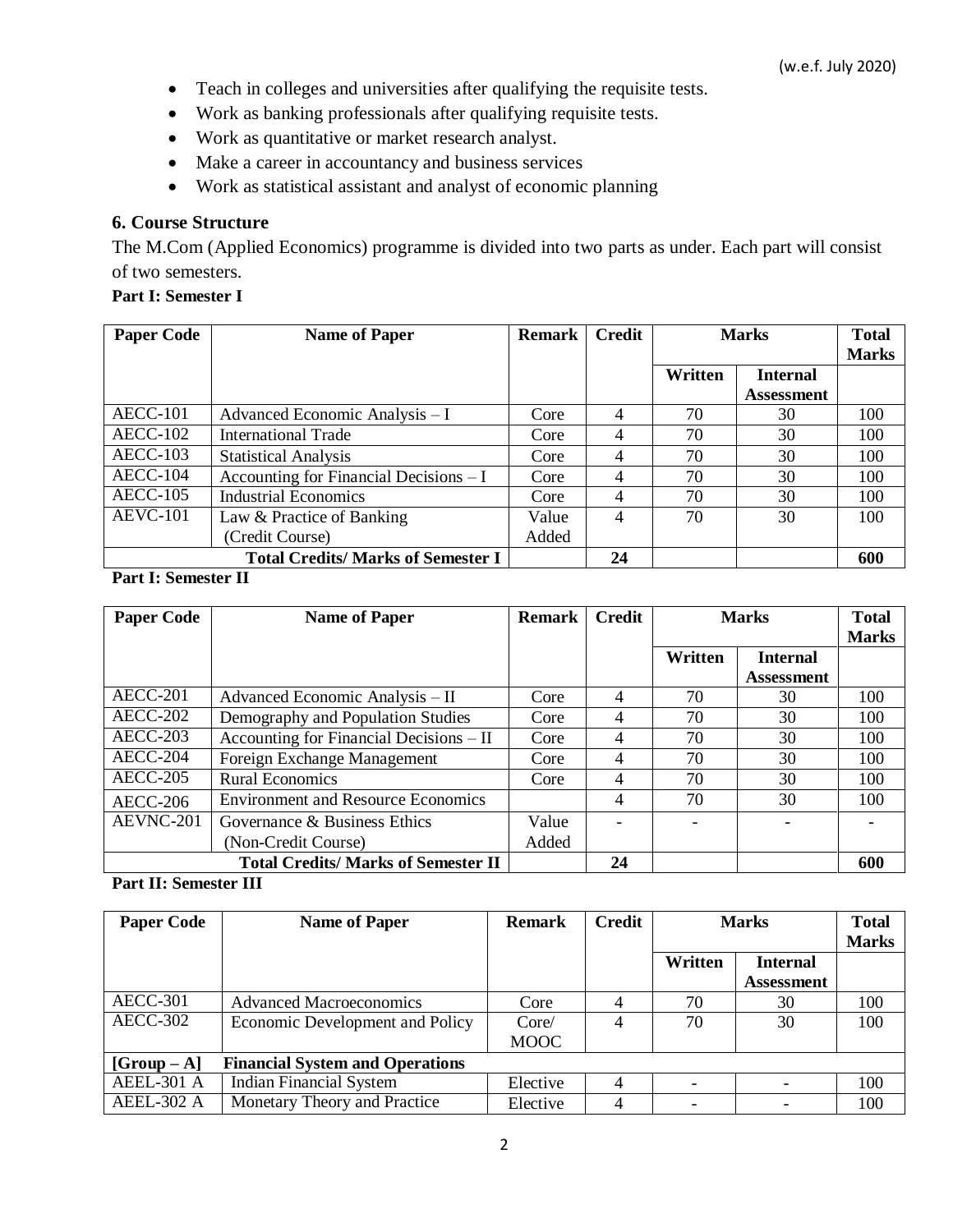(w.e.f. July 2020)

| $[Group - B]$     | <b>Economics and Quantitative Applications</b> |             |    |    |    |     |
|-------------------|------------------------------------------------|-------------|----|----|----|-----|
| <b>AEEL-301 B</b> | <b>Public Utility Economics</b>                | Elective    |    | 70 | 30 | 100 |
| <b>AEEL-302 B</b> | Quantitative Techniques for                    | Elective    |    | 70 | 30 | 100 |
|                   | <b>Economic Analysis</b>                       |             |    |    |    |     |
| <b>AEIN-301</b>   | <b>Internship Project Report</b>               | Internship  | 4  |    |    | 100 |
| <b>AEIER-301</b>  | <b>Interdepartmental Course</b>                | Inter-Dept. | 4  | 70 | 30 | 100 |
|                   | <b>Total Credits/Marks of Semester III</b>     |             | 24 |    |    | 600 |

#### **Part II: Semester IV**

| <b>Paper Code</b>                                 | <b>Name of Paper</b>                                | <b>Remark</b>           | <b>Credit</b>  | <b>Marks</b> |                                      | <b>Total</b><br><b>Marks</b> |  |
|---------------------------------------------------|-----------------------------------------------------|-------------------------|----------------|--------------|--------------------------------------|------------------------------|--|
|                                                   |                                                     |                         |                | Written      | <b>Internal</b><br><b>Assessment</b> |                              |  |
| <b>AECC-401</b>                                   | <b>Research Methodology</b>                         | Core                    | 4              | 70           | 30                                   | 100                          |  |
|                                                   | [Group – A] Financial System and Operations         |                         |                |              |                                      |                              |  |
| AEEL-401A                                         | <b>Stock Market Operations</b>                      | Elective                | 4              | 70           | 30                                   | 100                          |  |
| AEEL-402A                                         | <b>Managing Personal Finance</b>                    | Elective                | 4              | 70           | 30                                   | 100                          |  |
|                                                   | [Group – B] Economics and Quantitative Applications |                         |                |              |                                      |                              |  |
| <b>AEEL-401 B</b>                                 | Econometrics: Theory & Application                  | Elective                | $\overline{4}$ | 70           | 30                                   | 100                          |  |
| <b>AEEL-402 B</b>                                 | Entrepreneurship and MSME                           | Elective                | 4              | 70           | 30                                   | 100                          |  |
| AEMT-401                                          | Master Dissertation & Viva-Voce                     | Master<br><b>Thesis</b> | 8              |              |                                      | 200                          |  |
| AEIRA-401                                         | Intra-departmental Course                           | Intra-Dept.             | 4              | 70           | 30                                   | 100                          |  |
| <b>Total Credits/Marks of Semester IV</b>         |                                                     |                         | 24             |              |                                      | 600                          |  |
| <b>Grand Total Credits/Marks Semester I to IV</b> |                                                     |                         | 96             |              |                                      | 2,400                        |  |

AE– Applied Economics; AECC – Core Course ; AEVC – Value added course (Credited) ; AEVNC - Value added course (Non Credited) ; AEEL –Elective ; AEIER – Interdepartmental Course ; AEIRA – Intradepartmental Course

- **1. Inter-Departmental Course (III semester)** AEIER-301 A- Business Environment AEIER-301 B- Agriculture Economics
- **2. Intra- Departmental Course (IV semester)** AEIRA-401 A- Public Economics & Policy AEIRA-401 B- International Business
- 3. In III and IV Semester, the student will have to choose any one group out of the given two groups  $A \& B$ . The students will have to study both the papers of the group chosen. The chosen group will remain same in Semester III and IV.
- 4. The students have to undergo Internship after Second Semester Examination. The viva-voce examination of Internship project Report will be held along with third semester examination.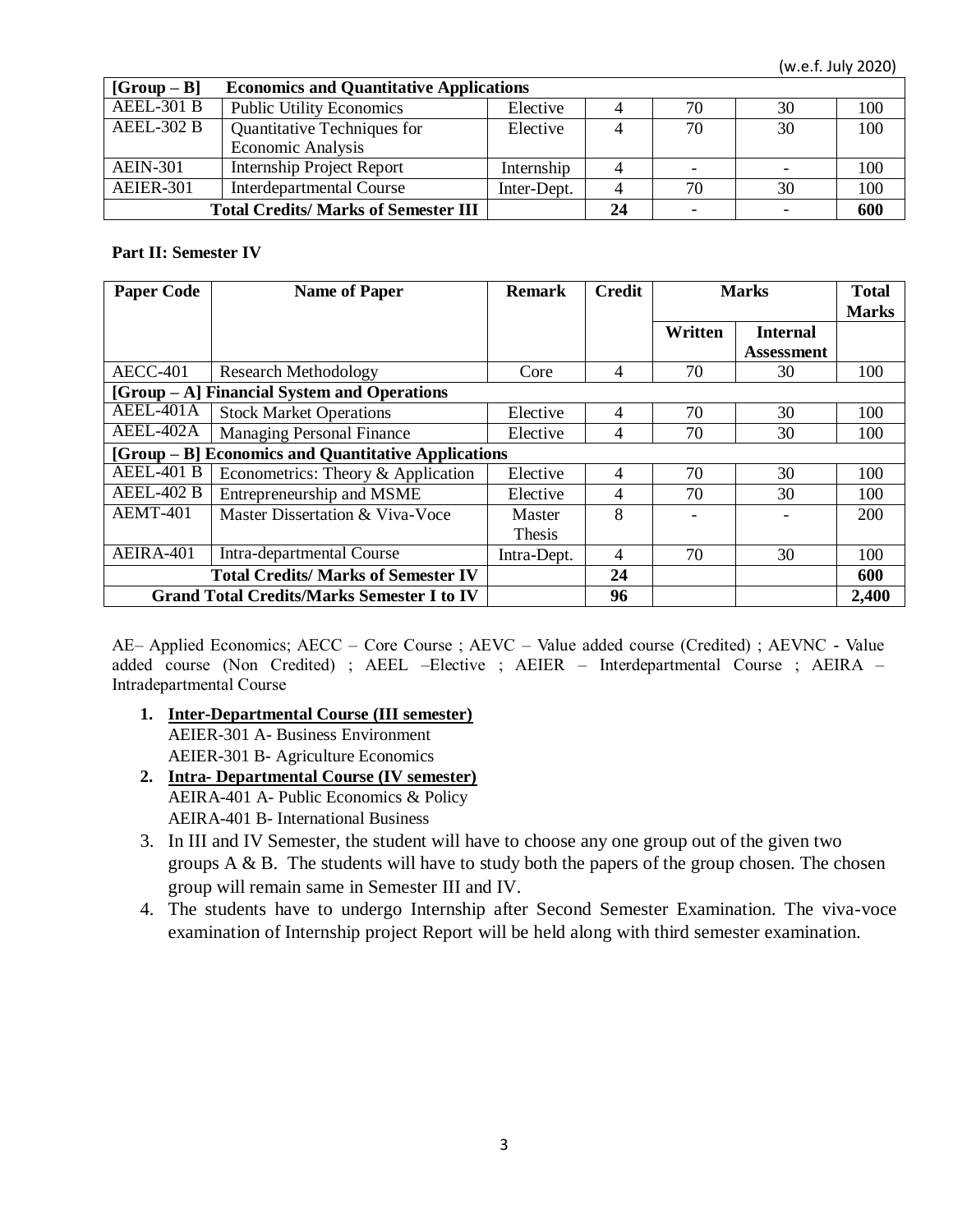### **7. Course Outlines**

# **1 st Semester Syllabus**

## **AECC-101- ADVANCED ECONOMIC ANALYSIS- I**

**Course Objective:** The aim of the course is to help equip the students with basic tenets of the advanced micro economic theory. This along with macro-economics forms the robust foundation for understanding other specific study areas of the subject.

**Course Outcome:** Students should be able to understand the core concepts of demand, cost and production within the broad neo-classical and behavioural economics framework. They will get familiarized with basic mathematical tools related to the core concepts outlined above. Thus equipped with this theoretical and mathematical knowledge, they should be in a better position to understand the dynamics of real world problems.

#### Unit –I

Consumer Behaviour- Measurement of Utility: Cardinal vs Ordinal Approaches, Direct and Indirect Utility Function. Indifference Curve Analysis: Decomposition of price effect (Slutsky Approach); Compensated and Uncompensated Demand Function. Applications of Indifference Curve: Consumer Surplus, Rationing, Tax. Network Externalities: Bandwagon, Snob, and Veblen effects.

#### Unit –II

Theory of Revealed Preference: Strong and Weak Ordering and Theory of Demand. Hicks' Revision of Demand Theory; Attribute Approach to Demand Theory. Consumer Choice under Risk and Uncertainty: The Neumann –Morgenstern Method.

### Unit –III

Concept of Demand Function; Elasticity of Demand and Supply – Measurement of Arc and Point Elasticity. Demand Forecasting – Purpose, Methods and Demand for New Products, Criteria of Good Forecasting Method

### Unit –IV

Theory of Production: Homogeneous Production Function, Elasticity of Input Substitution and Technological Progress, Cobb-Douglas, CES. Cost Function: Meaning and Types of Cost, Traditional and Modern Theory of Cost and Saucer shaped cost curves; Concept of Cost Function and its Measurement; Economies and Diseconomies of Scale.

#### Unit –V

Market and Pricing: Perfect Competition and Equilibrium under Increasing, Decreasing and Constant Cost Industry, the Concept of Supply Curve. Monopoly: Degree of Monopoly Power, Bilateral Monopoly, Price Discrimination in Monopoly.

- 1. Ahuja, H.L. Advanced Economic Theory
- 2. Jhingan, M.L. Advanced Economic Theory
- 3. Varshney R.L. & Maheshwari K.L. Managerial Economics
- 4. Maheshwari, K. L. & Maheshwari, R. K.- Vyavasaik Evam Prabandhakiya Arthshastra.(Hindi)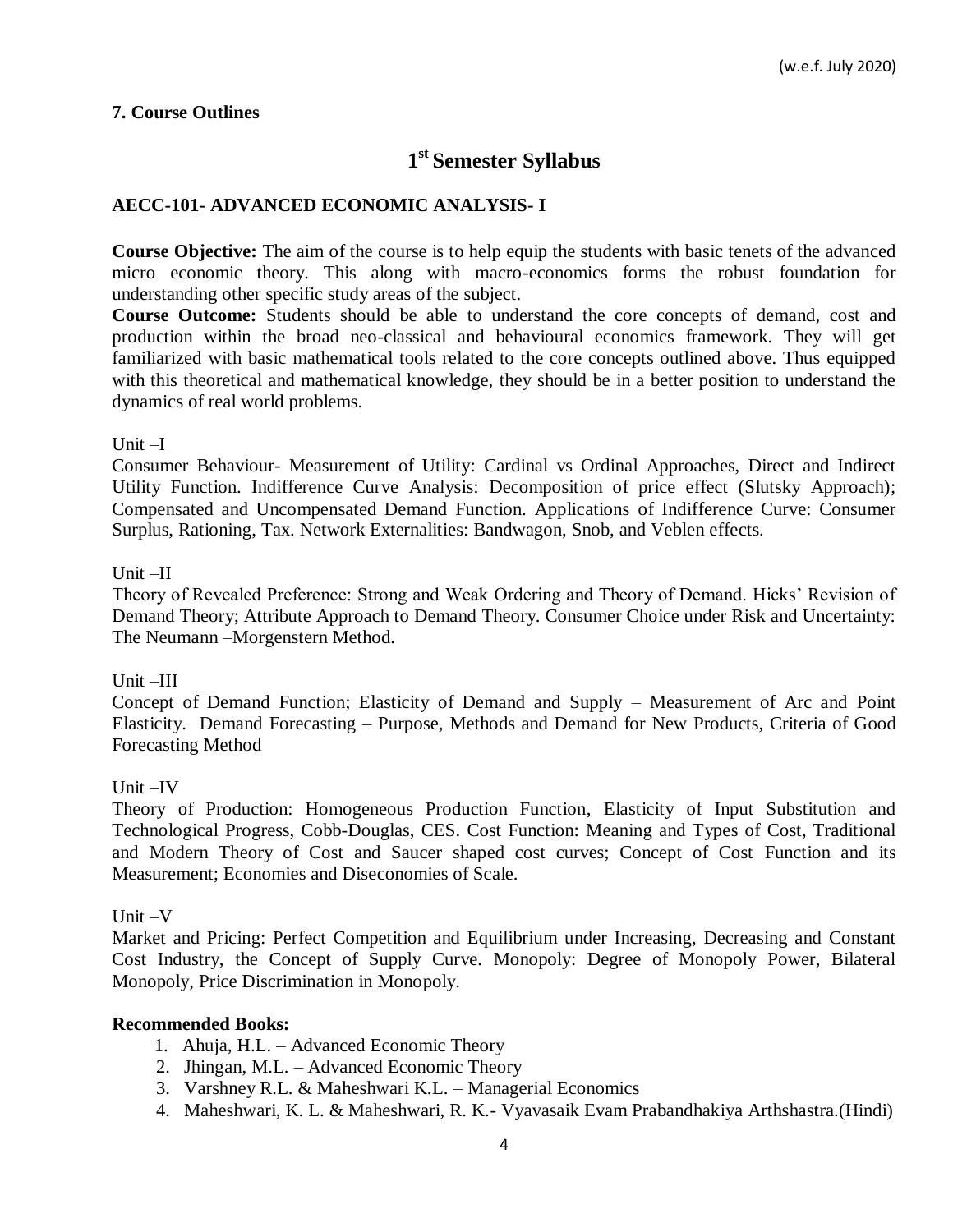- 5. Maheshwari, K. L. & Maheshwari, R. K. Advanced Economic Analysis.
- 6. Koutsoyannis Modern Microeconomics
- 7. Varian, H. R. Intermediate Microeconomics.
- 8. Vaishampayan, J.V. Managerial Economics

#### **AECC-102-INTERNATIONAL TRADE**

**Course Objective:** The objective of this course is to provide the students with an opportunity to completely learn and understand how trade is conducted in the international arena.

**Course Outcome:** By learning this course, students would gain the requisite managerial skills to meet any challenge they face in the international business market.

#### $Unit - I$

**General**- Characteristic of International Trade, Inter-regional and International Trade, Gains and Problems of International Trade. Foreign Trade Policy in India, **Multilateral Agencies**- GATT, WTO, UNCTAD

#### Unit II

**Theories of International Trade-** Classical Theory of International Trade, Opportunity Cost Theory, Heckscher – Ohlin Theory, Stolper - Samuelson Theorem, Leontief Paradox, Porter's Diamond model of Competitiveness.

#### $Unit - III$

**Terms of Trade**- Concept, Measurement, Types, Factors affecting Terms of Trade, **Free Trade, Protection and Tariffs-** Merits and Demerits, Methods of Protection- Types of Tariffs, Effects of Tariffs on International Trade, Import Quotas, Dumping, Non-Tariff Barriers (NTB), etc.

#### Unit –IV

**International Capital Movement-** FDI and FII, Globalization and its Impact. Status of FDI in Leading Economies in the world- USA and China.

#### $Unit - V$

**Regional Economic Groupings**- EU, SAARC, NAFTA, ASEAN. **International Institution**-IBRD and IMF International **Economic Forums-** G-8, G-20, BRICS.

- 1. Haberler G. Theory of International Trade
- 2. Jaiswal Bimal & Banerjee Richa- International business and trade
- 3. Jaiswal, Bimal & Sunita Srivastava International Trade
- 4. Jaiswal, Bimal International Business
- 5. Jaiswal Bimal & Richa Banerjee- Introduction to international business
- 6. Maheshwari R.K. & Rastogi Ekta & Sharma Jai Lakshmi Introduction to International Business
- 7. Maheshwari K L, R K Maheshwari: लोक वित्त एवं अंतर्राष्ट्रीय व्यापार
- 8. Maheshwari K L, R K Maheshwari: Public Finance and International Trade
- 9. Jhingan M.L. International Economics
- 10. Yadav R.S. & Pandey Prashant Trade of India (Hindi)
- 11. Goswami V.K International Trade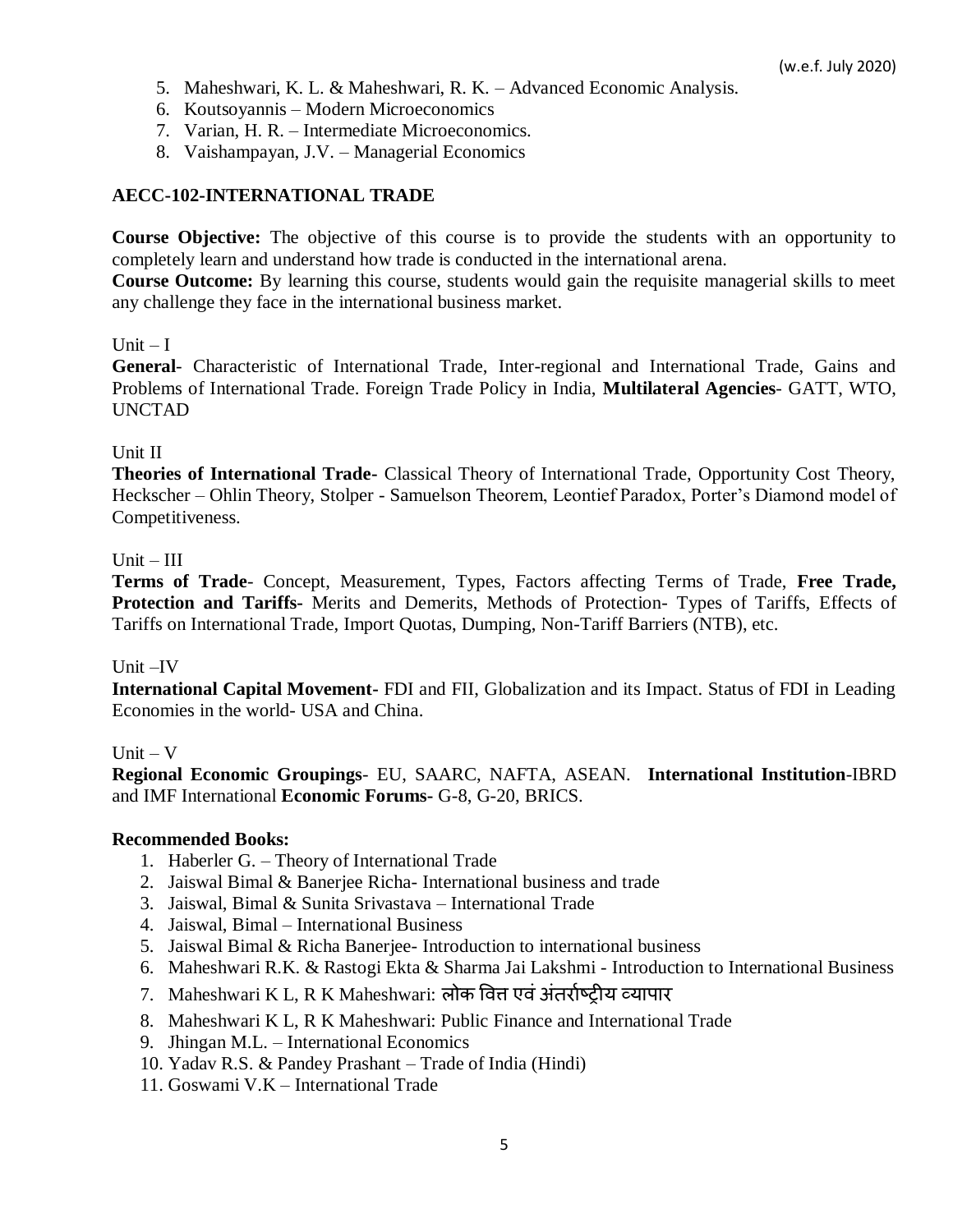## **AECC-103- STATISTICAL ANALYSIS**

**Course Objective:** The objective of this course is to augment the understanding of students about basic knowledge of principles of Statistics as well as statistical tools and techniques so that as to apply these for the analysis and interpretation of economic and business data in the dynamic economic environment.

**Course Outcome:** By studying the contents of this paper the students would be able to comprehend skilfully nature and scope of statistics. On the one hand they will understand descriptive statistics and its extensive uses in defining and demonstrating data, on the other hand they shall be able to inculcate knowledge regarding the application of some advanced statistical techniques in social and economic fields. Probability Theory and Distribution, an advanced mathematical technique, will enhance their practical understanding of the real world problems based on chance. The students shall also know about objectives of Sampling Theory and identifying, formulating and testing of research hypotheses. Being a job oriented course, employment avenues in the areas of data compilation and interpretation, business forecasting; as statistical analyst in various government departments as well as in the corporate sector are manifold.

### Unit  $-I$

**Statistics**- Meaning, application and limitations, Scope and Importance of Statistics, Diagrammatic representation of data. **Data Analysis** Univariate and Bivariate analysis - Measures of Central Tendency- Arithmetic Mean, Geometric Mean, and Harmonic Mean, Median, Mode.

#### $Unit - II$

Measures of Dispersion- Range, Quartile Deviation, Mean Deviation, Standard Deviation. Coefficient of variation, Correlation- Meaning, Types and Measurement. Regression Analysis- Regression Lines, Regression Coefficient and Estimation.

### $Unit - III$

**Probability Theory and Probability Distribution**- Meaning and Concepts of Probability, Permutation and Combination, Addition And Multiplication Theorem, Bernoulli Theorem, Bay's Theorem. **Probability Distribution**- Binomial, Poisson and Normal Distribution with Simple Application.

### Unit –IV

**Sampling Theory and Design-** Statistical Population and Random Samples, Sampling Theory, Sampling Techniques, Sample Design, Sampling Distribution, Standard Error and its significance, Statistical Inference- Point and Interval Estimation, Hypothesis Formulation, Types of Hypothesis, Testing of Hypothesis-Types and Procedure, Errors in Hypothesis Testing.

#### Unit  $-$  V

Statistics of Variables and Statistics of Attributes, Consistency of data, Association of Attributes. **Statistical Quality Control**: Concept, Utility and Methods, Types of Control Chart, Construction of Control Charts.

- 1. Yule and Kendall Introduction to the Theory of Statistics
- 2. Singh Anoop Kumar- Statistical Methods (English and Hindi)
- 3. Elhance  $D N Fundamental of Statistics$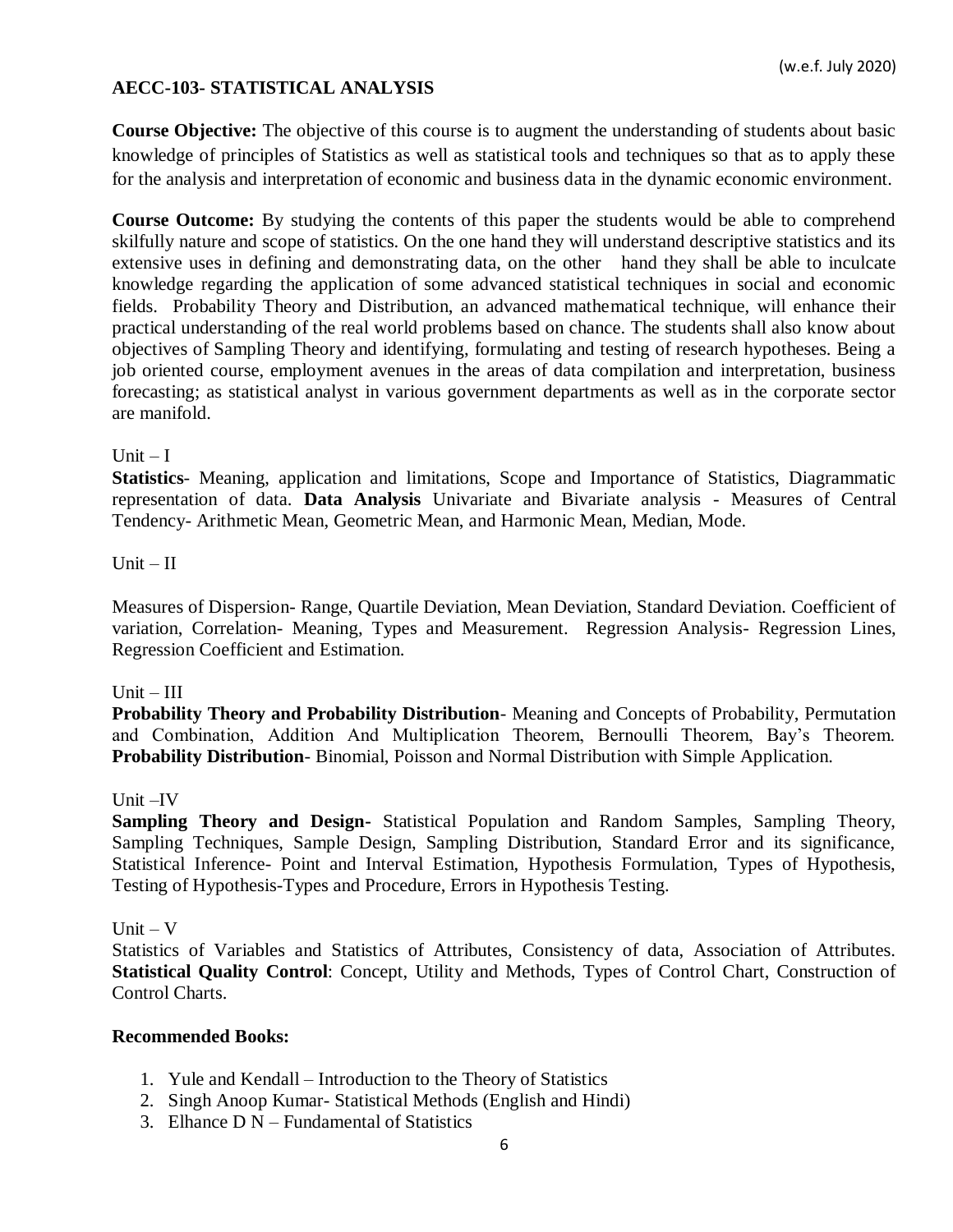- 4. Shukla and Sahai Statistical Analysis
- 5. Gupta  $S \cdot P$  Statistical Methods
- 6. Singh S P Statistics: Theory and Practice

#### **AECC-104- ACCOUNTING FOR FINANCIAL DECISIONS – I**

**Course Objective:** The objective of this course is to help develop an insight into the various functions of finance like its management, availability and uses in order to maximize shareholders' wealth. **Course Outcome:** After learning this course, students would be able to understand the financial position and apply the included techniques and concepts to manage the finances of any business organisation.

#### **Unit –I**

Role of Finance in Business Decision Making, the concept of Time Value of Money, Present Value, Future Value and Annuities, Principles of Capital Investment, Profit Maximization, Wealth Maximization & Value Maximization- A Dilemma.

#### **Unit –II**

Sources of Funds – Share, Debentures, Preference Shares etc., Capital Structure –Theories, NI, NOI and Traditional Approach,

#### **Unit–III**

Capitalisation: Concept, Over and Under-capitalisation: causes and remedies, Leverage and MM Theory, EBIT – EPS Analysis.

#### **Unit–IV**

Techniques of Capital Budgeting- Payback, ARR, NPV, PI and IRR, Simple Methods to tackle Risk and Uncertainty.

#### **Unit–V**

Concept of Cost of Capital, Cost of different sources of Funds, Weighted Average Cost of Capital (WACC).

- 1. Nanue A S Economic Analysis for Business Decisions
- 2. Jaiswal Bimal & Shimpi Leena- Business Finance
- 3. Vaishampayan J. V. Financial Management
- 4. Horoeitz An Introduction to Quantitative Business Analysis
- 5. Jaiswal Bimal & Shimpi Leena- Concepts in Valuation
- 6. Gupta A S Human Resources Accounting
- 7. Das– Human Resources Accounting
- 8. Jaiswal Bimal & Shimpi Leena Company Accounts
- 9. Bhattacharya & Deardon Accounting for management.
- 10. Gupta S P Vittiya Prabandha (Hindi)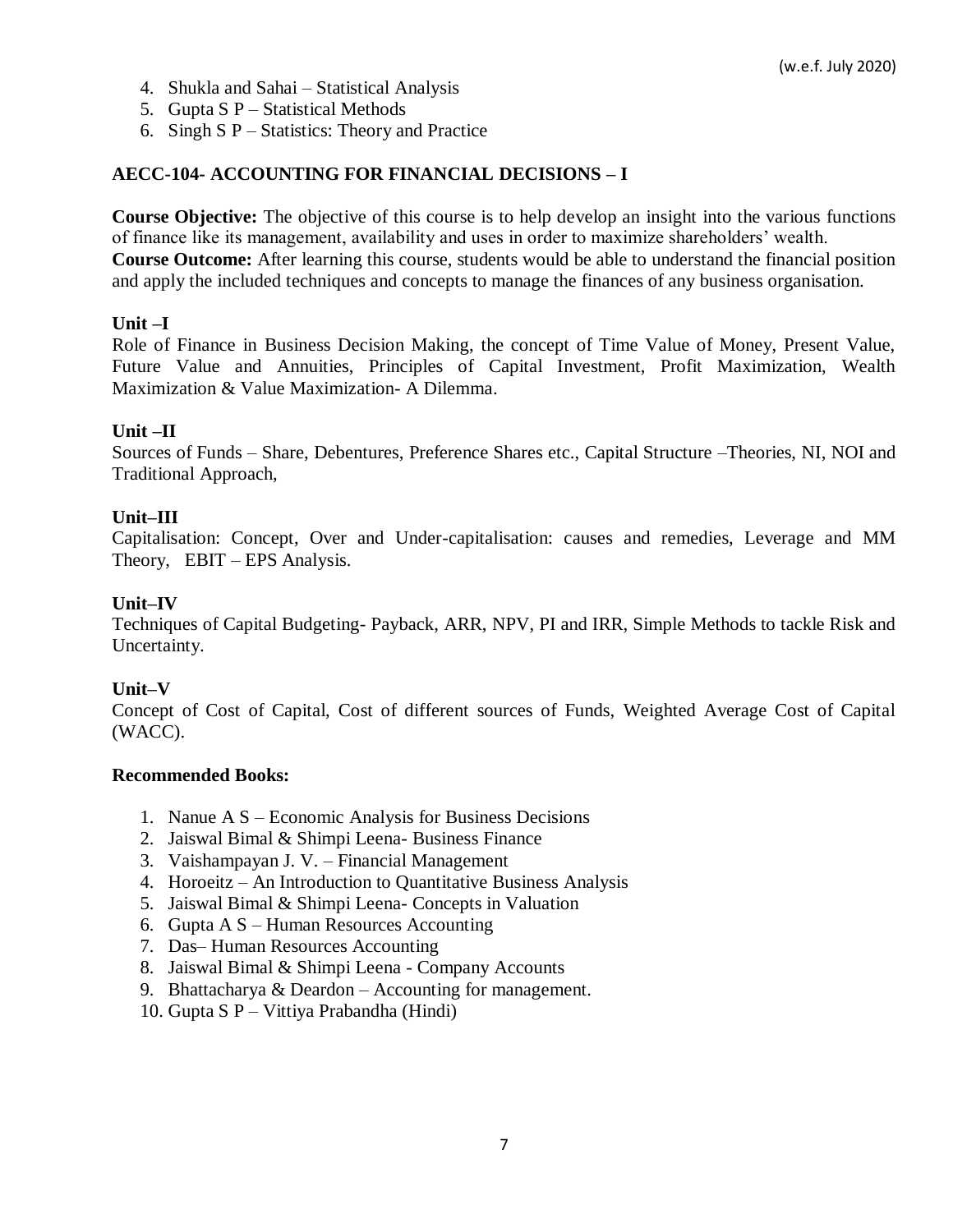### **AECC-105- INDUSTRIAL ECONOMICS**

#### **Course Objective:**

With descriptive information about industrial and commercial organization such as supplies of factor of production, trade and commercial policies of the government and degree of competition in the business. With analytical information such as market analysis, pricing, choice of techniques and so on.

**Course Outcome:** This course aims to describe economic problems of firm and industries. The focus is upon understanding the behaviour of business firms under different market conditions.

### **Unit-I**

Introduction and scope of Industrial Economics; Types and choice of organizational firm – ownership and control; The Firm and its objectives; Market structure and market conduct; optimum size of a firm;

#### **Unit-II**

Market concentration, its measurement and effects on market performance; Diversification, Integration and Merger, Research & Development and Innovation; Product differentiation and advertisement. Determinants of profitability.

#### **Unit-III**

Product pricing (in practice): mark-up price, incremental price, target rate of return price, transfer price, two-part tariff, bundling, pricing in public enterprises; Industrial Efficiency: concept, determinants, measurement and decision-making process; Theories of growth of firm: Downie, Penrose and Marris.

#### **Unit-IV**

Industrial finance: need type and sources of industrial finance; Industrial location Analysis: determinants of Industrial location; Theories of Industrial location-Weber and sergeant Florence; Industrial Productivity - Partial and Total productivity, Measurement and Determinants.

### **Unit-V**

Government regulation of Indian industries: Industrial policy and Competition Act; Trends in industrial growth since 1991; Performance and problems of Micro, Small, Medium Enterprises; Role of MNC's in India; Technology and Foreign Collaboration Policy; NRI Investment Issue; Joint Ventures in India; Global Competition emerging trend; Government's recent policies.

#### **Recommended Books**:

1.Barthwal, R.R. – Industrial Economics: An Introduction Text Book (2e)

2.Dhingra and Dhingra – Industrial Economics

3.Hay, A.D. and D.J. Morris – Industrial Economics and Organization: Theory and Evidence

4.Panagariya, Arvind – India: The Emerging Giant

5.Andreosso, Bernadette, Jacobson, David. – Industrial Economics and Organization

6.Das, Satya P. – Microeconomics for Business

7.Martin, Stephen – Advanced Industrial Economics

8.Phlips, Louis (Ed.) – Applied Industrial Economics.

9.Stead et al. – Industrial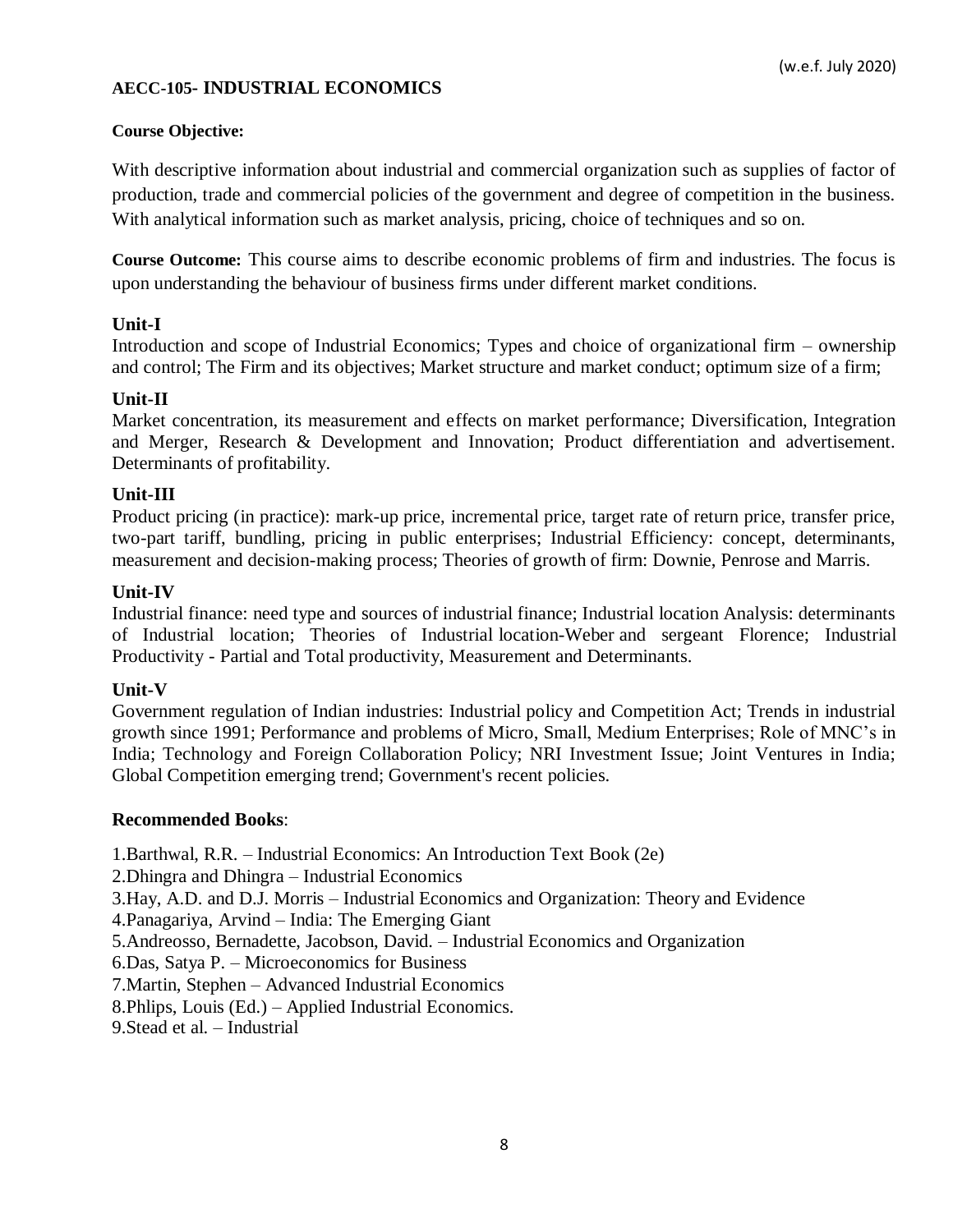### **AEVC-101- LAW AND PRACTICE OF BANKING**

**Course Objective:** The objective of the course is to familiarise the students with the various laws, rules & regulations and prevalent practices in the banking industry in India.

**Course Outcome:** After learning this course, the students would have good understanding of the banking systems, laws and practices prevalent in the Indian banking industry.

**UNIT-I**: Introduction : Origin, Definitions, Functions of banks, Classification of banks, Development and Organisational Structure of banks, Challenges for Indian banking industry. Functions / Services and Principles of commercial banks.

**UNIT-II:** RBI and Banking Regulation Act: Reserve Bank of India – Organisation, Functions and Appraisal, Powers of the Reserve bank and Nomination of deposit accounts and lockers. Scheme of the banking regulation act, Application of the act-general provisions, management and control, loans and advances, Assets of a banking company.

**UNIT-III:** Banker and Customers Satisfaction: Meaning of banker and customer, Relationship between banker and customer, Obligations of banker, Banker's duty to maintain secrecy of the customer's account and Rights of the banker. Customers satisfaction and its practices.

**UNIT-IV:** Accounts of Customers: Various types of deposit accounts – Opening and operation, Deposit schemes, Insurance of bank deposits and Steps for improving customer service in banks. Evaluation of customers satisfaction, Problems phased by the customers and suggestion for improvements.

**UNIT-V:** Bank Credit and Policy: Dehejia Committee Report, 1969 Tandan Committee Report, 1975 Chore Committee Report, 1980 Marathe Committee Report, 1984 Recent RBI guidelines regarding bank credit.

### **Suggested Readings:**

- 1. Bimal Jaiswal- Banking Operations
- 2. K.C. Shekher- Banking Theory and Practices
- 3. Taxmann- Banking Law and Practice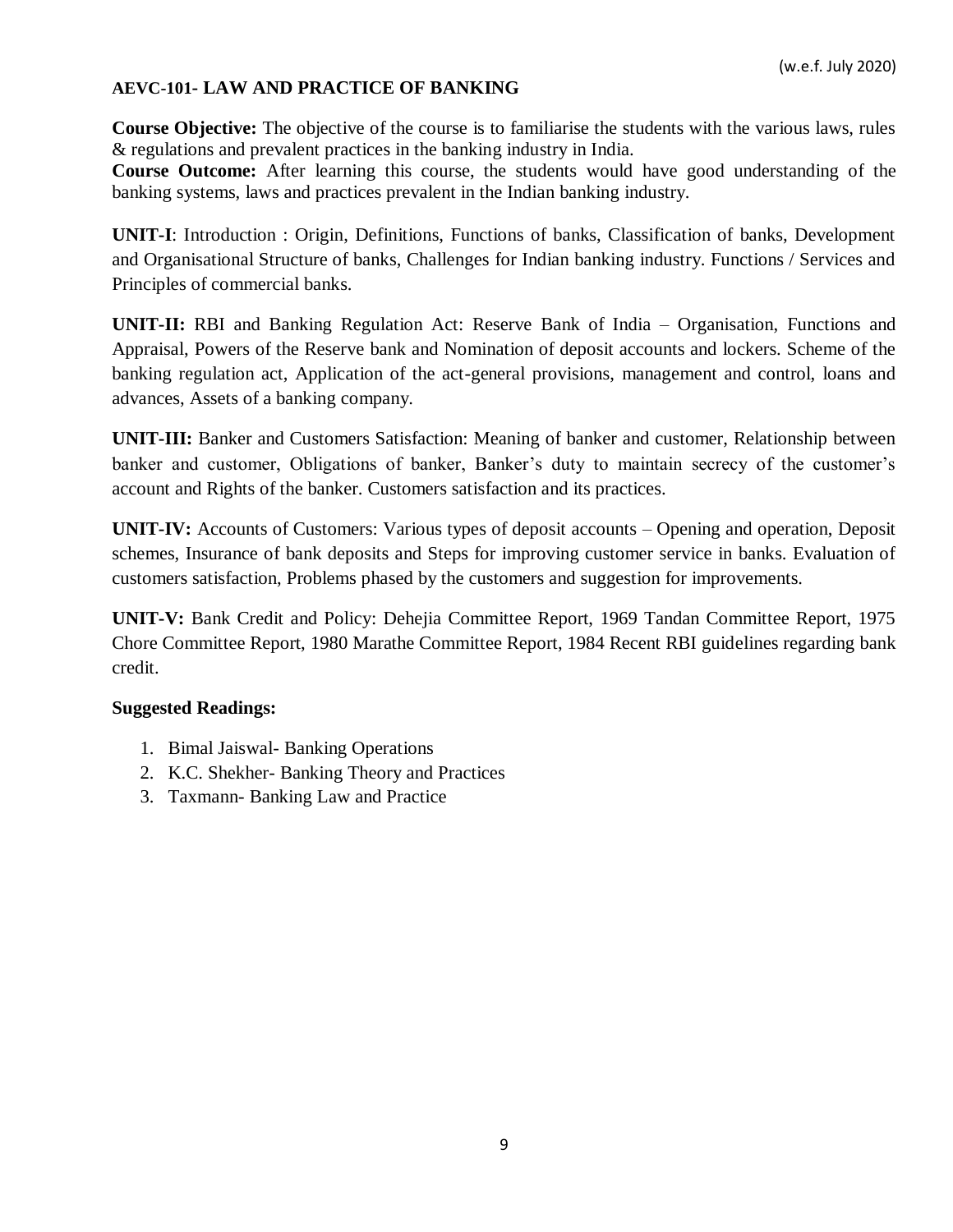# **2 nd Semester Syllabus**

## **AECC-201- ADVANCED ECONOMIC ANALYSIS – II**

**Course Objective:** The course is a sequel to Advanced Economic Analysis-I. It aims to acquaint the student with various market forms and the more realistic theories of firm. To gain insight into practical and real world scenario, students are made familiar with approaches of game theory, information economics, general equilibrium analysis and generalized factor pricing theory.

**Course Outcome:** The students should be able to apply their enhanced theoretical and practical knowledge to analyse the real market situations as well as the realistic behaviour of the consumer under uncertain economic environment. The mathematical techniques used in this course will equip the students to understand further advanced areas in the subject, namely, econometrics; advanced macroeconomics; and research methodology. Once employed, the knowledge gained in this course will help them to keep abreast with the emerging developments so as to excel in their chosen vocation.

### Unit  $-I$

**Monopolistic Competition:** Group Equilibrium, Existence of Excess Capacity, Comparison with Perfect Competition, Analysis of Selling Cost. **Oligopoly:** Non-Collusive Oligopoly- Models of Cournot, Chamberlin, Sweezy and Stackleberg; Collusive Oligopoly: Cartel and Price Leadership Models-Low cost, dominant firm and barometric models. **Pricing policies** – Introduction to Various Pricing Policies.

### Unit –II

**Managerial Theories of the Firm:** Baumol's, Marris and Williamson. Behavioural Theory of the Firm: Cyert and March model. **Theory of Limit Pricing:** Contribution of Bains. **Market Failure and Asymmetric Information:** Quality Uncertainty, Market Signalling, Moral Hazard and Principal-Agent Problem.

## Unit –III

**Game Theory:** Zero-Sum Game and Non zero-sum game; Concept of Dominant and Dominated Strategies. Alternative Methods of Determination of Optimal Pay-Offs and Nash Equilibrium. Prisoners' Dilemma.

### Unit –IV

**The Theory of General Equilibrium:** Problem of Existence, Uniqueness and Stability of General Equilibrium. The Walrasian General Equilibrium Model: 2x2x2 Graphical General Equilibrium Model.

### Unit –V

**Factor Pricing under Perfect and Imperfect Factor Market. Welfare Economics:** Old Welfare Economics: Marshall and Pigou, Pareto and Welfare Economics: Criteria and Optimality, Compensation Principle: Hicks, Kaldor and Scitovsky.

- 1. Ahuja, H.L. Advanced Economic Theory
- 2. Maheshwari, K. L. & Maheshwari, R. K. Advanced Economic Analysis.
- 3. Varshney R.L. & Maheshwari K.L. Managerial Economics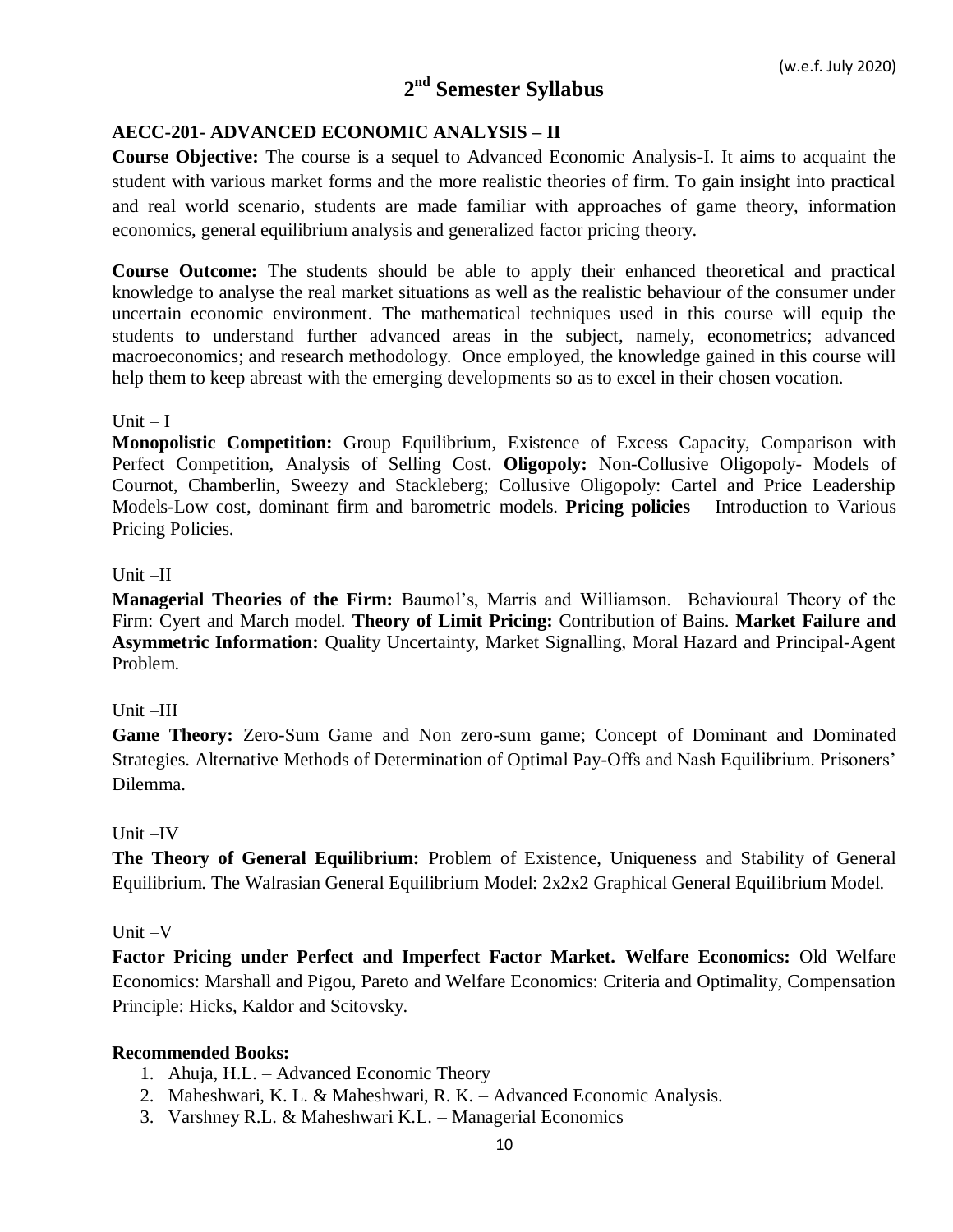- 4. Vaishampayan, J.V. Managerial Economics
- 5. Jhingan, M.L. Advanced Economic Theory
- 6. Maheshwari, K. L. & Maheshwari, R. K.- Vyavasaik Evam Prabandhakiya Arthshastra.(Hindi)
- 7. Koutsoyannis Modern Microeconomics
- 8. Varian, H. R. Intermediate Microeconomics.

## **AECC-202- DEMOGRAPHY AND POPULATION STUDIES**

**Course Objective**: This paper aims to equip the student with a comprehensive understanding of techniques of demographic analysis on the one side and on the other it is concerned with the problem oriented approach aiming at analyzing the ramifications of population on various aspects of economy; biological, social, economic, cultural and so on. It also will acquaint the student with past, present and future population scenario and trends at the national as well at the world levels.

**Course Outcome:** The students will be able to comprehend various complex demographic issues and problems plaguing developing economies and also the shortcomings of various policy packages to tackle these. Their technical skills in the area will also be enhanced. Being a comprehensive course in itself, the students with the knowledge gained from this paper, are in a position to go in for specialized study of the same being offered by various universities in the country and abroad. There is a plethora of job opportunities for the students in the field of research, academics, planning; and as an analyst or a statistician.

## **Unit – 1**

Meaning and Scope of Demography, Relationship with other Sciences. Techniques of Demographic Analysis - Marriage and Marital Dissolution; Measures of Fertility and Reproduction; Factors affecting Fertility; Measures of Mortality; Factors affecting mortality; Life Table - Construction and its Uses; Methods of Population Projection.

## **Unit – II**

Migration - Concept, Definition, Source of Data and Causes, Internal and International Migration. Urbanisation and Urban Growth– Concept, Definition, Source of Data and Causes. Relationship between Urbanisation and Migration – Theories of Lewis, Fei-Ranis, and Harris-Todaro.

## **Unit - III**

Theories of Population: Biological Theories – Malthusian and Neo-Malthusian Theory, Spencer, Doubleday and Pearl and Reeds; Socio - Cultural Theories – Socialist Views, Karl Marx and Dumont; Economic Theories - Theory of Optimum Population, and Liebenstein's theory.

## **Unit IV**

Population and Economic Development - Theory of Demographic Transition (Theories of Thomposon & Notestein, C P Blacker, Karl Sax, Cowgill and Modern Theory); Concept of human development. Population Pyramid – Concept and Types.

## **Unit - V**

Population Trends in different Regions of the World with special reference to Developing countries. Population in India- Size, Growth and Composition; Census in India. Factors affecting Fertility, Mortality and Migration in India; Population Policy in India; Family Planning Programme of India and its Achievements.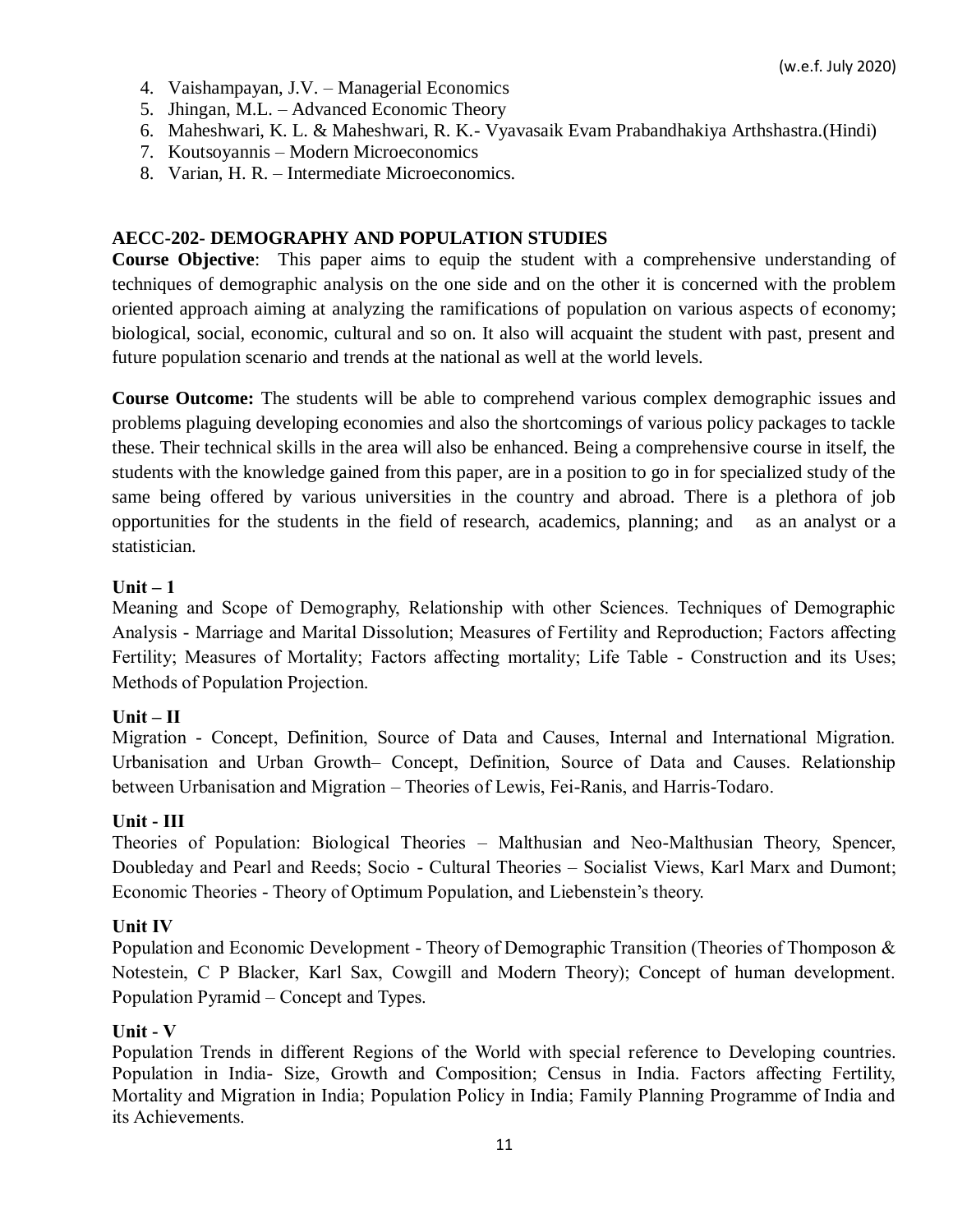### **Recommended Books:**

- 1. Barclay, G.W. Techniques of population analysis.
- 2. Bhende, Asha A. Ad T Kanitkar, Principles of Population Studies.
- 3. Jhingan, M L, B K Bhatt and J N Desai, Demography.
- 4. Mandal, R.B. Ujanga, J. Prasad, H- Introductory Methods in Population Analysis.
- 5. Srivastava, O.S. Demography and population studies.
- 6. Srivastava, K. Basic Demography Technique and applications.
- 7. Datt & Sunderan –Indian Economy.

8. Government of India- Ministry of Health and Family Welfare, Family Welfare Programme in India

- 9. Population Council Population Policies in Developing Countries.
- 10. Chaubey, P.K. Population Policy for India
- 11. Mishra, J.P. Janankiki
- 12. Gupta, S N Janankiki ke Mooltatva.

## **AECC-203- ACCOUNTING FOR FINANCIAL DECISIONS -II**

**Course Objective:** The objective of this course is to provide an insight into the various functions of finance like its management, availability and uses in order to maximize shareholders' wealth. **Course Outcome:** After learning this course, students would be able to understand the financial position and apply the included techniques and concepts to manage the finances of any business organisation.

## **Unit – I**

Analysis of Financial Statement: Ratio Analysis- Debt Ratios, Coverage ratios, Profitability Ratios, Efficiency Ratios, Liquidity Ratios.

## **Unit - II**

Analysis of changes in Financial Position-Funds Flow and Cash Flow Analysis.

## **Unit – III**

Working Capital Management – Financing of Working Capital, Operating Cycle, Liquidity Management, Management of Inventories (EOQ).

## **Unit – IV**

Management of Cash – Cash Budget, Management of Receivables – Credit Policies, Credit Terms and Collection Policies.

## **Unit – V**

Dividend Policies – Factors Determining Dividend Policies, Dividend Pay-out Ratio, Forms of Dividend and Price of Share – Walter and Gordon Models, Stable Dividend Policy Informational Content of Dividend.

- 1. Mathur, S.B. –Working Capital Management & Control
- 2. Jaiswal Bimal & Shimpi Leena- Business Finance
- 3. Vaishampayan, J.V. Financial Management
- 4. Jaiswal Bimal & Shimpi Leena- Concept in Valuation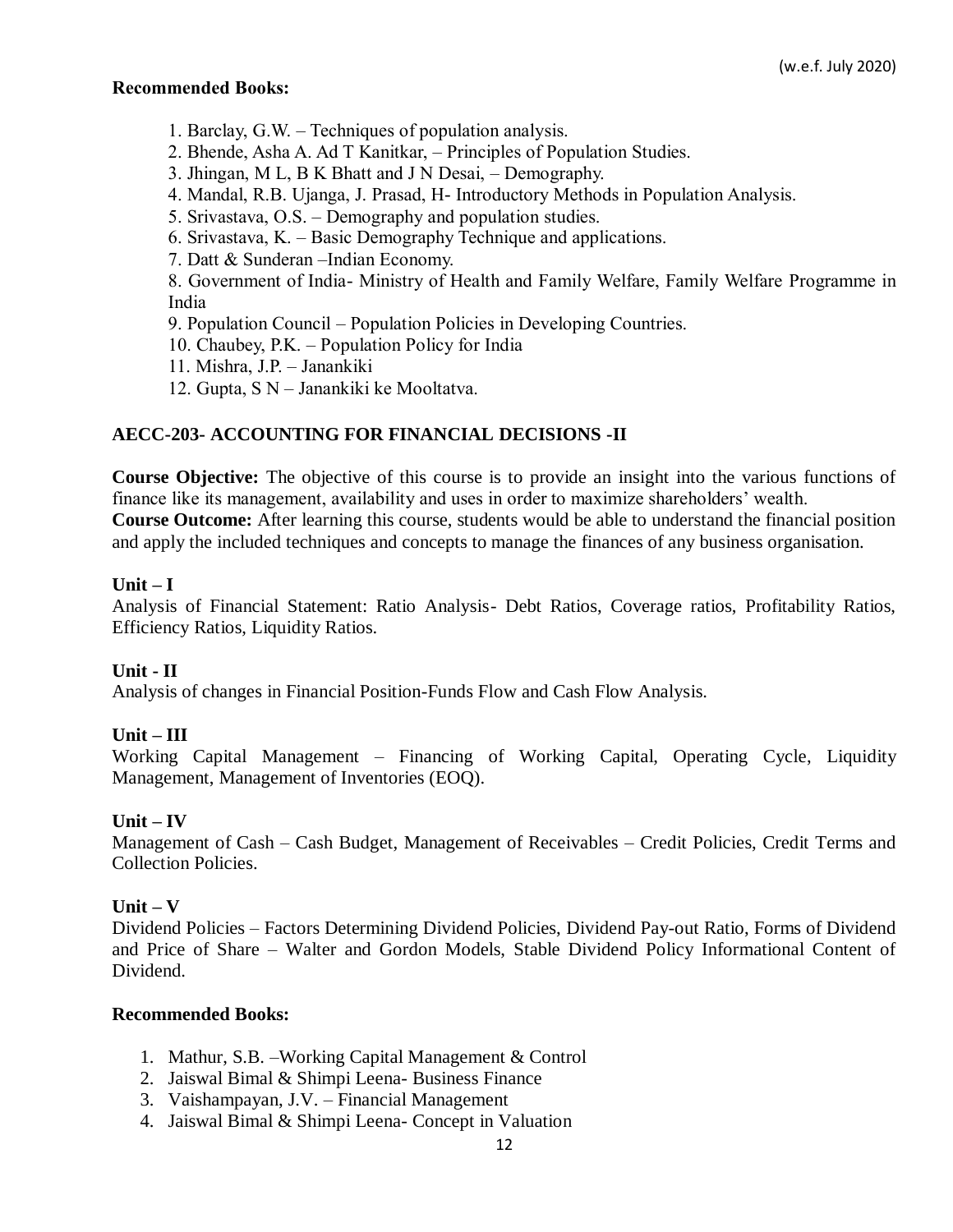- 5. Vanhorne, V.James –Financial Management & Policy.
- 6. Pandey, I.M. –Financial Management
- 7. Khan & Jain –Financial Management
- 8. Jaiswal Bimal & Shimpi Leena Company Accounts
- 9. Maheshwari , S.N.–Advanced Accounting Vol. II
- 10. Gupta, S P –Vittiya Prabandha (Hindi)

### **AECC-204- FOREIGN EXCHANGE MANAGEMENT**

**Course Objective:** The objective of this course is to acquaint the students with the foreign exchange market, its functioning, various concepts and nomenclatures, policies and laws related to it. **Course Outcome:** This course shall prepare the students in dealing with foreign currencies and acquaint them with updated knowledge related to foreign exchange.

### **Unit – I**

Concept and Significance of Foreign Exchange, Functions of Foreign Exchange Department, Foreign Exchange Markets, Role of RBI and Management of Foreign Exchange Reserves

### **Unit** –**II**

Exchange Arithmetic's – Foreign Exchange Transactions, Exchange Quotations, Ready Exchange Rates, Bill Buying and Selling rates, Ready Rates based on Cross Rates.

### **Unit – III**

Forward Exchange Rates, Forward Contract-Concept, RBI Guidelines for forward contract, types of forward contract- Fixed and Option Forward Contracts, Forward Rates based on cross Rates.

### **Unit** –**IV**

Execution of Forward Contracts, Cancellation of Forward Contract, Extension of Forward contracts. Difference between Forward, Future and Currency Contract, International Financial Market.

### **Unit- V**

Exchange Control – Objectives and Methods of Exchange Control, Exchange Control in India, FERA, FEMA, Foreign Exchange Risk Exposure.

- 1. Jaiswal Bimal International Finance (Foreign Exchange Management)
- 2. Bhagwati, J and Srinivasan, T.N. (Eds.) Foreign Exchange regimes and Economics Development
- 3. Dockor–Foreign Exchange
- 4. Jeevanandan, C. Foreign Exchange
- 5. Verghese, S.K Foreign exchange and financing of foreign trade.
- 6. RBI Exchange Control Manual
- 7. NABHI Foreign Exchange Manual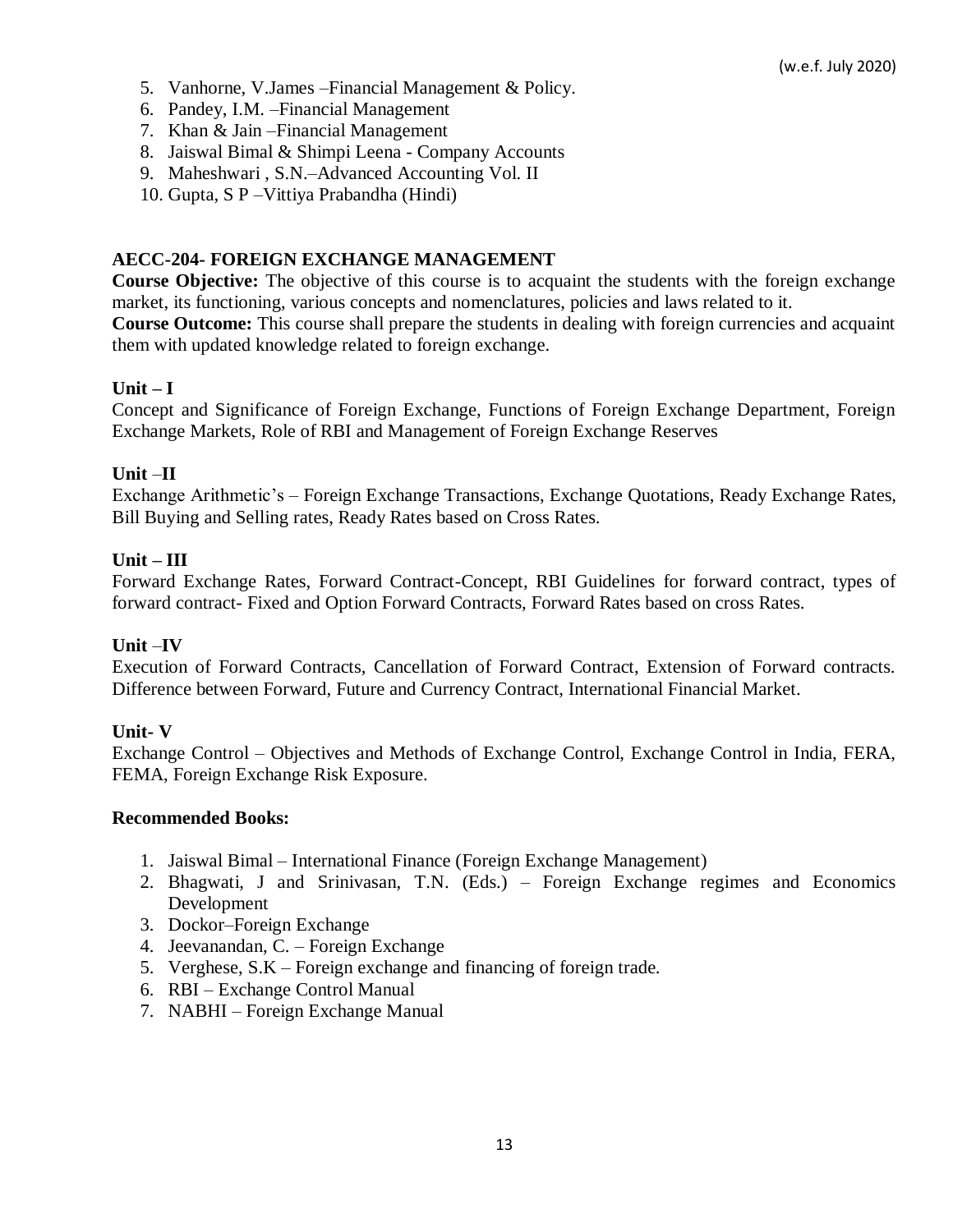## **AECC** –**205- RURAL ECONOMICS**

#### **Course Objectives:**

• To acquaint the students with the fundamentals of Rural Economics.

• To develop understanding related to various concepts of Rural Economics.

• The paper focuses on various programmes run by Government of our nation for the development of rural areas.

### **Course outcome**

Provides students with a very sound theoretical base in various areas of Rural Economics and acquaints the students with various concepts of Rural Economics.

### **Unit – I**

The place of Agriculture in the National Economy; Land Tenure and Land Reforms, Consolidation of Land holdings, Ceiling on big holdings, Co-operative and Collective farming, Progress of agriculture under five Year Plans, Cropping Pattern in India, Irrigation, Fertilizers and Manures, Soil Conservation and Reclamation, Mechanization of Agriculture,

#### **Unit – II**

Indian Agriculture Policy, Agricultural subsidies, Food Corporation of India and Public Distribution System, Integrated PDS. WTO and Indian Agriculture,

#### **Unit-III**

Green Revolution., Panchayati Raj, Programmes of Rural Development (Central and State). Agricultural Prices and Cob-Web Theorem.

#### **Unit – IV**

**Rural Finance:** Sources of Rural Finance, Role of RBI in Rural Credit, Refinancing through NABARD, Regional Rural Banks, Cooperative and Commercial Banks.

### **Unit – V**

**Agricultural Labour** - Meaning, causes of growth, conditions and problem, and measures for improvement and minimum wages. Village and Cottage Industries.

#### **Recommended Books:**

- 1. Dutt and Sundaram **–** Indian Economy
- 2. Mishra and Puri **–** Indian Economy
- 3. Jaiswal Bimal Indian Economy

#### **AECC-206- ENVIRONMENT AND RESOURCE ECONOMICS**

**Course Objective:** The objective of this course is to acquaint the students with the different correlated concepts of environment, development and economics and also employability by Natural resources with correlation economics resources.

**Course Outcome:** After learning this course, students would be able to understand the concepts, practices and laws pertaining to environment and economics of resources. Students would be also able to understand environmental values, green environment and environmental ethics.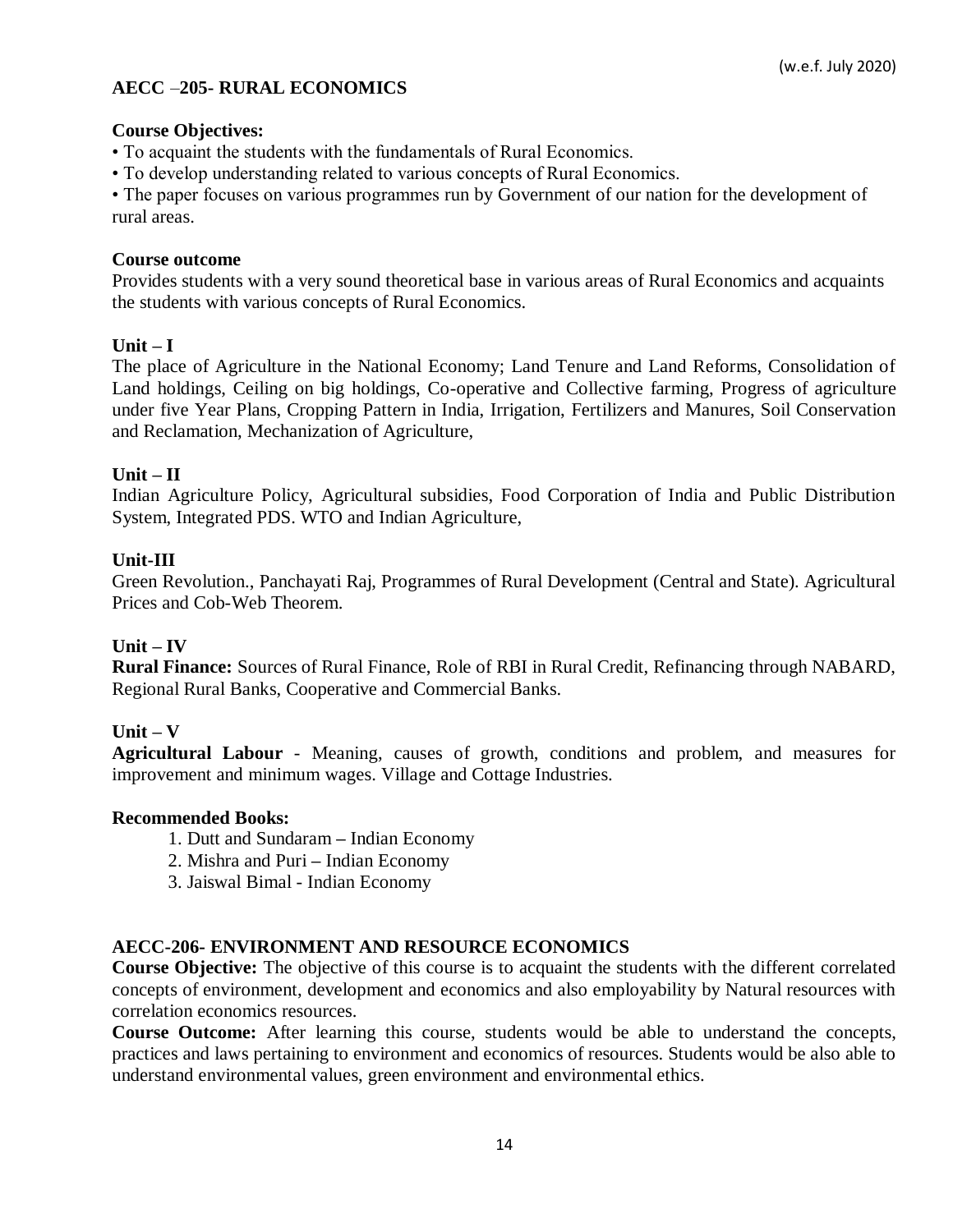## $Unit - I$

**Environment and Ecology** – Concept of Environment and Ecology. Concept, Nature and Scope of Environmental Economics. Meaning and Types of Environmental Degradation. Pollution: Causes and Effects- Air, Water, Land etc.

## **Unit – II**

**Natural Resources** – Concept, Definition and Classification of Natural Resources. Concept of Scarcity Role of Natural Resources in Extraction and Productive Activity, Concept of Reserve to Production (R/P) Ratio.

### **Unit – III**

Economic Growth and Sustainable Development, Sustainable Rules, Environmental Quality: Environmental Kuznets Curve, Economic value of Environment, Environment Economy Interaction,

#### **Unit-IV**

**Economics of Exhaustible Resources** – Pricing and Exhaustion Date, Hotelling Model, Limits to Growth Theory, Inter-Temporal Allocation in Exhaustible Resource, Optimal Depletion of Endorsements, Conservation and Preservation of Resources, Economic Effects of Resource Exhaustion.

#### **Unit-V**

Environment and Trade, Environment and Population, Environmental Risk, Various conferences on Environment, Environmental Laws and Policies.

#### **Recommended Books:**

- 1. Meier G.M. and Rauch J.E. Leading Issues in Economic Development Oxford.
- 2. Todaro M.P. Economic Development in the Third World.
- 3. Hamley N., Shogyen J.F. & White B. Introduction to Environmental Economics.
- 4. Alen Randall Resource Economics: An Economic Approach to National Resources and Environmental Policy.
- 5. Vaishampayan J.V. Energy and Economic Development: An Analysis of Energy Economics Interactions

### **AEVNC-201- Governance & Business Ethics**

#### **Course Objective**:

To enable the student to learn how to conduct profitable business along with adopting best ethical practices in business.

### **Course Outcome**:

This book will teach the readers to understand the basic concepts of ethics and its application in business. By learning business ethics readers will understand how to decide between right and wrong business decisions in dilemma without affecting profitability in business.

#### **Unit-I**

Introduction ; Definition & nature Business ethics, Characteristics, Ethical theories; Causes of unethical behaviour; Ethical abuses; Work ethics; Code of conduct; Public good.

### **Unit-II**

Management of Ethics – Ethics analysis [Hosmer model]; Ethical dilemma; Ethics in practice- ethics for managers; Role and function of ethical managers- the Comparative ethical behaviour of managers.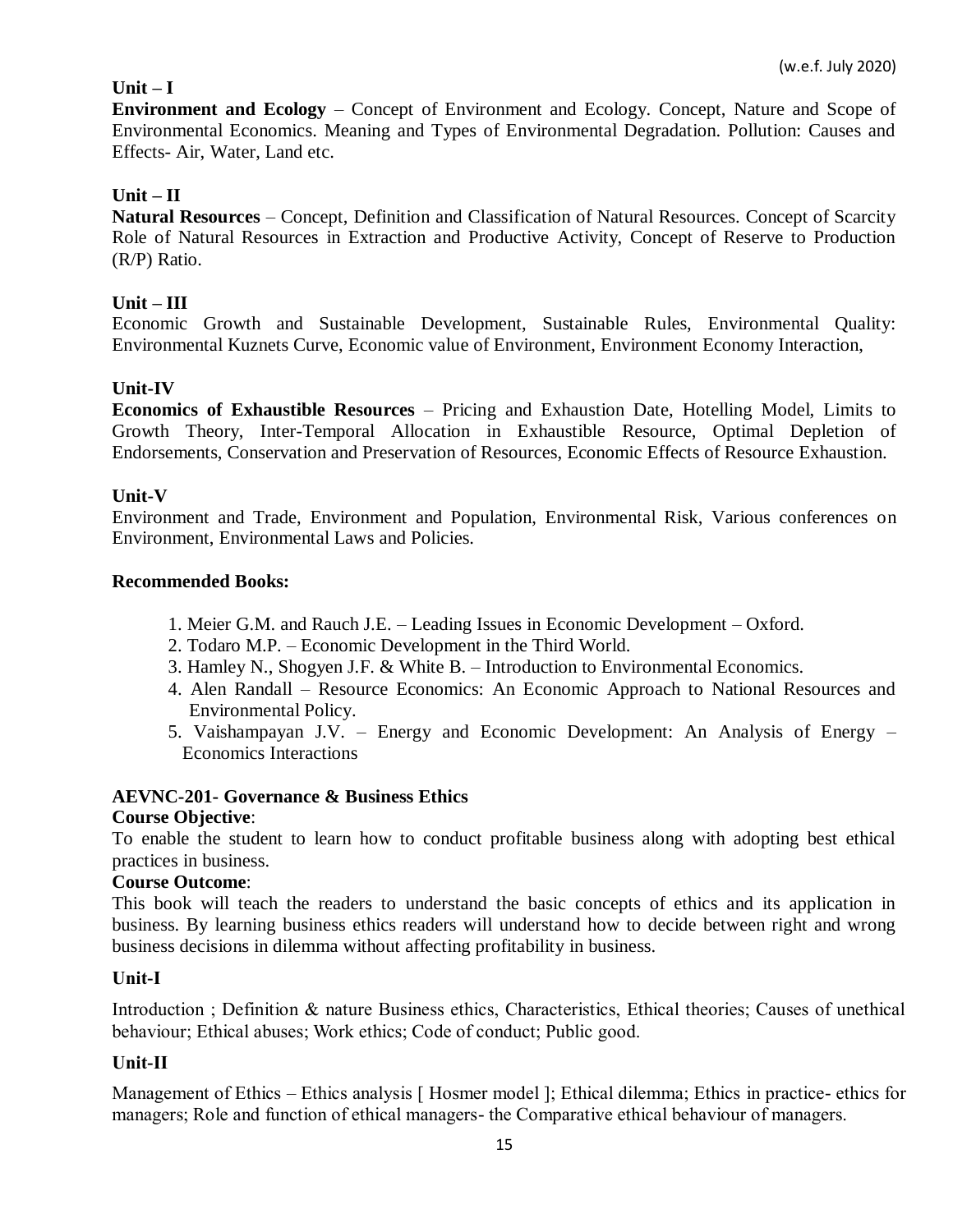## **Unit- III**

Code of ethics; Competitiveness, organizational size, profitability, and ethics; Cost of ethics in Corporate ethics evaluation. Business and ecological/environmental issues in the Indian context and case studies.

## **Unit-IV**

Ethic in Functional Area, Marketing, Finance, Human Resource and Information Technology.

## **Unit-V**

Environmental Ethics, Corruption and Gender Issues—Gender Ethics, Harassment and Discrimination.

## **Suggested Readings:**

G. Naga Raju K. Viyyanna Rao- Business Ethics and Corporate Governance B.N.Gosh,-Business Ethics and Corporate Governance Jaiswal B & Verma D- Governance & Business Ethics Fernando- Business Ethics and Corporate Governance Jyotsna GB and RC Joshi- Business Ethics and Corporate Governance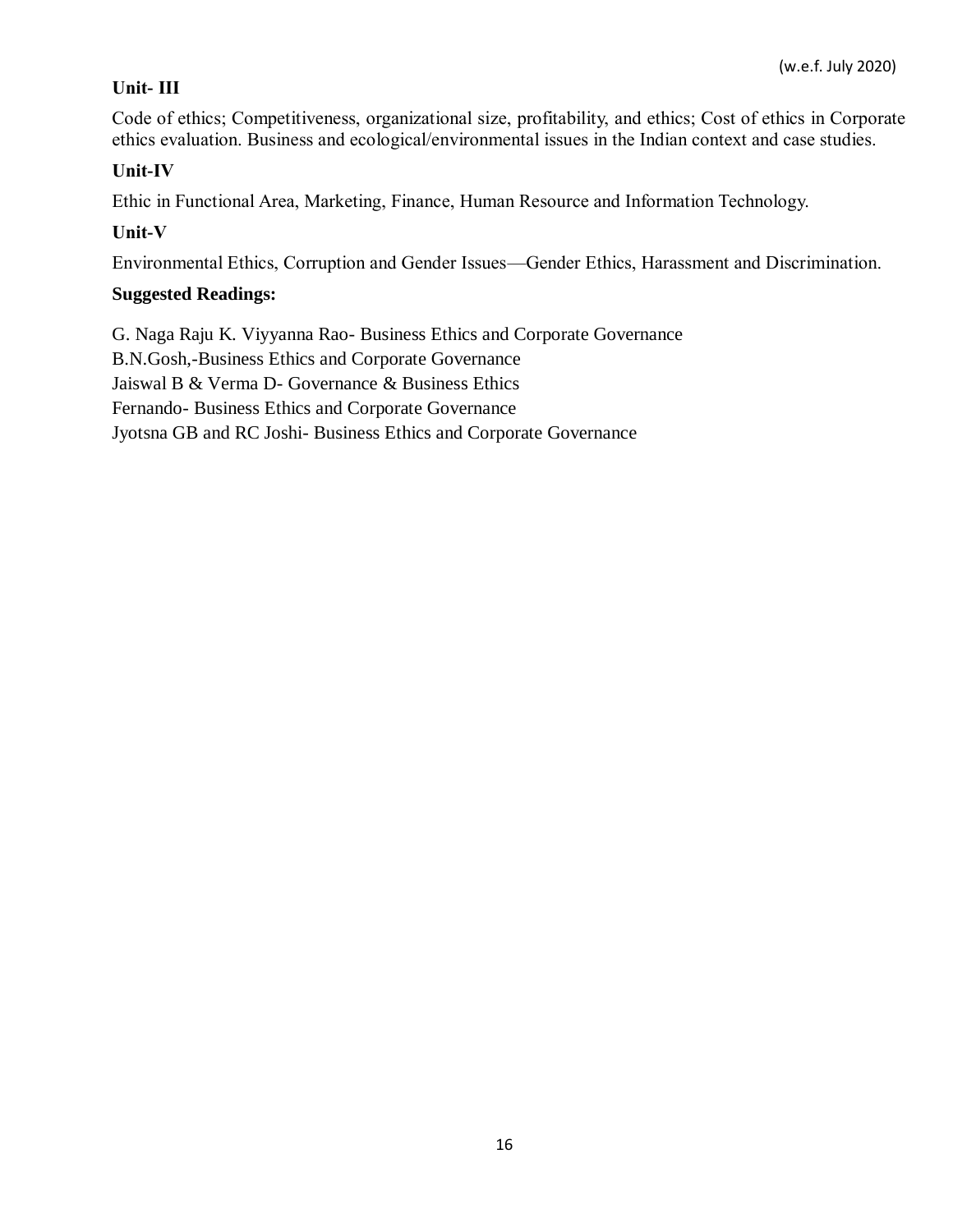# **3 rd Semester Syllabus**

### **AECC-301- ADVANCED MACROECONOMICS**

**Course Objectives**: This course is meant to give students insight into the dynamics of our national economy. The knowledge gained in the course will make students better informed citizens and allow them to follow the debates over national economic policy. The course will also help them to understand the dynamics of open market economy and business cycles in detail. The course aims to enhance the macroeconomic research skills and employability of the students. This course is also a foundation course that will prepare students to be successful in advanced level economics, government, and public economics courses.

**Course Outcomes:** Upon successful completion of the course a student will be able to: Explain the concepts of Macroeconomics and its interrelations with Microeconomics. Associate the current economic phenomenon with existing theory and put their views on contemporary economic issues. Apply the principle of Macroeconomics in explaining the behaviour of Macroeconomic variables at national as well as global level.

#### **Unit –I**

Introduction to Macroeconomics; Keynesian Models versus Classical Models: Says Law, quantity theory of money, price flexibility and full employment, equilibrium concept in classical model, synthesis between classical models and Keynesian models, interpretation and policy analysis

#### **Unit –II**

Classical, Structural and Monetarist Approaches to Inflation; Inflationary Gap and Double Inflationary Gap (Bent Hanson); Phillips Curve Analysis — Short Run and Long Run Phillips Curve; Samuelson and Solow — the Natural Rate of Unemployment Hypothesis; Tobin's Modified Phillips Curve.

### **Unit –III**

Open Economy Aspects Market for foreign exchange, devaluation and depreciation, real and nominal exchange rate, factors affecting exchange rate, Mundell-Fleming model, fixed versus floating exchange rate, price adjustment, role of fiscal and monetary policies under alternative exchange rate regimes, purchasing power parity concept.

#### **Unit –IV**

Role of fiscal and monetary policies under alternative exchange rate regimes, purchasing power parity concept. NBER procedure, measurement, dissection and synchronization, indicators, coincident, forward and leading indicators,

#### **Unit- V**

Empirical analysis of business cycle models with special emphasis on India, macro-economic models in India and forecasting.

- 1. Dornbusch, Fischer and Startz, **–**Macroeconomics
- 2. N. Gregory Mankiw **–**Macroeconomics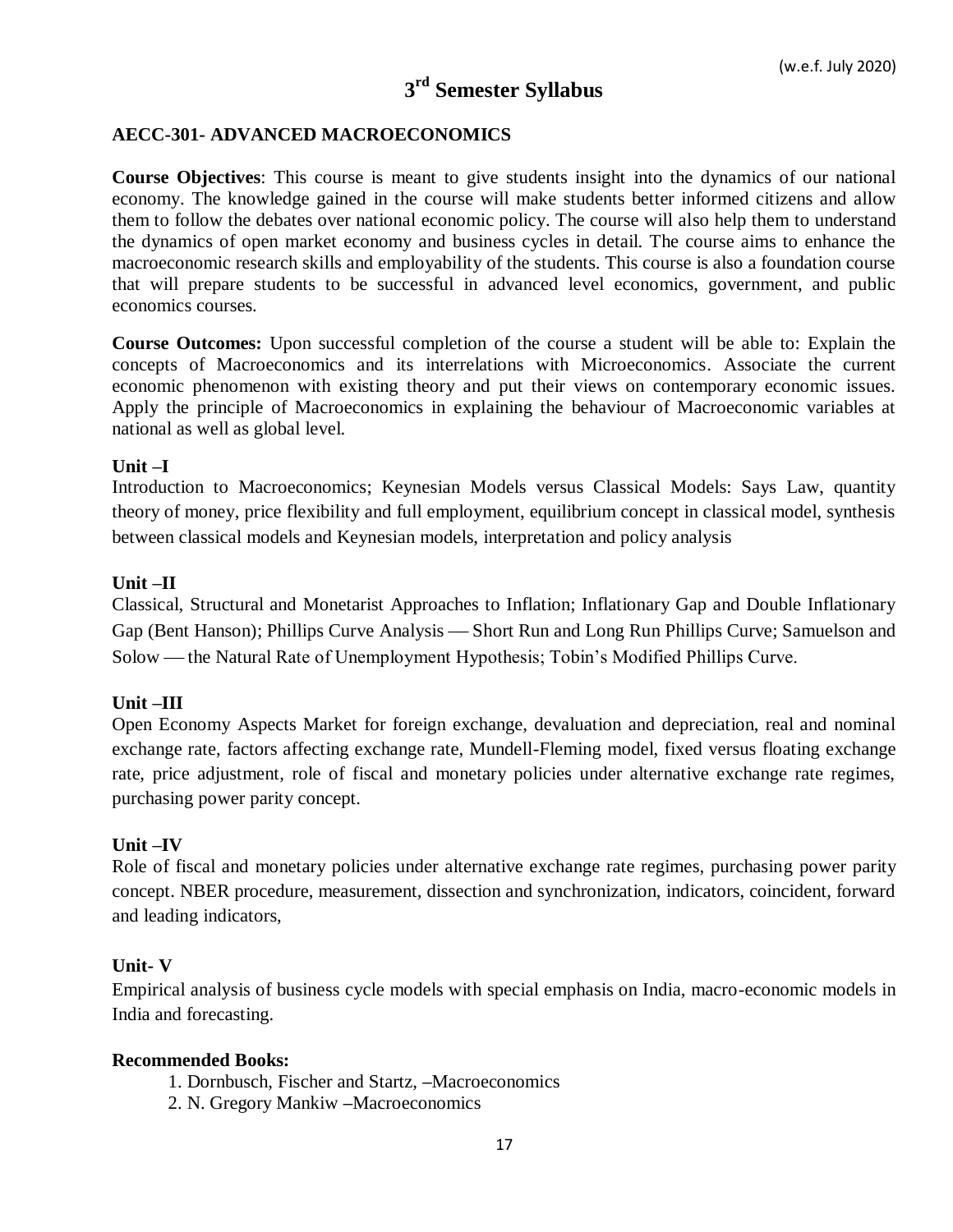- 3. Olivier Blanchard **–** Macroeconomics,
- 4. Richard T. Froyen **–** Macroeconomics,
- 5. Andrew B. Abel and Ben S. Bernanke, **–** Macroeconomics
- 6. Errol D'Souza, **–**Macroeconomics,
- 7. Paul R. Krugman, Maurice Obstfeld and Marc Melitz, **–**International Economics.
- 8.Vaishampayan, J.V. **–**Macroeconomic Theory and Policy,
- 9. Ahuja, H L Macroeconomic Theory.
- 10. Dwivedi, D N**–** Macroeconomic Theory.

### **AECC-302- ECONOMIC DEVELOPMENT AND POLICY**

**Course Objective:** The objective of this course is to help the students learn the important concepts and theories of economics of development and policy.

**Course Outcome:** After learning this course, the students will be familiar with all the aspects of development, growth, economic reforms and planning.

### Unit –I

**Economic Development -** Economic Development and Economic Growth, Under Development and Development, Changing Paradigm of Development, Characteristics of a Developing Economy, Nature and Problems of India Economy, Determinant of Economic Development, Obstacles to Development.

### Unit –II

**Theories of Economic Growth and Development -** Classical Theory, Malthusian Theory, Karl Mark's Theory, Rostow's Stages of Economic Growth, Keynesian Development, Big Push Theory, Balanced and Unbalanced Growth, New Growth Theory– Endogenous Models of Development, Various Plan Models.

### Unit –III

Economic and Non- Economic factors in Development, Natural Resources, Human Capital and Manpower Planning, Employment, Infrastructure, Capital formation, Agriculture and Industrial Sector, National Income.

### Unit –IV

**Reforms for Development in India -** Economic Reforms and Liberalisation- Rationale for Internal and External Reforms, Key Reforms introduced in India and Their Impact, The Future Reforms Agenda.

### Unit- V

**Economic Planning in India** – Meaning, Types, Rationale, Historical Perspective, Strategy, Techniques of Planning, Regional Planning, NITI Aayog.

- 1. Bhagwati J. & Desai P Planning for Industrialisation.
- 2. Todaro M.P Economic development in the Third World
- 3. Meier G.M. Leading Issues in development Economics
- 4. Thirwal A.P. Growth and Development.
- 5. Ghatak S. Development Economics
- 6. Kurihara K.K. Keynesian Theory of Economic Development.
- 7. Seth M.L. Theory and Practice of Economic Planning.
- 8. Misra S.K. & Puri V.K. Development and Planning Theory and Practice.
- 9. Jhingan M.L. Economics of Development and Planning.
- 10. Government of India Five Year Plan and Economic Survey.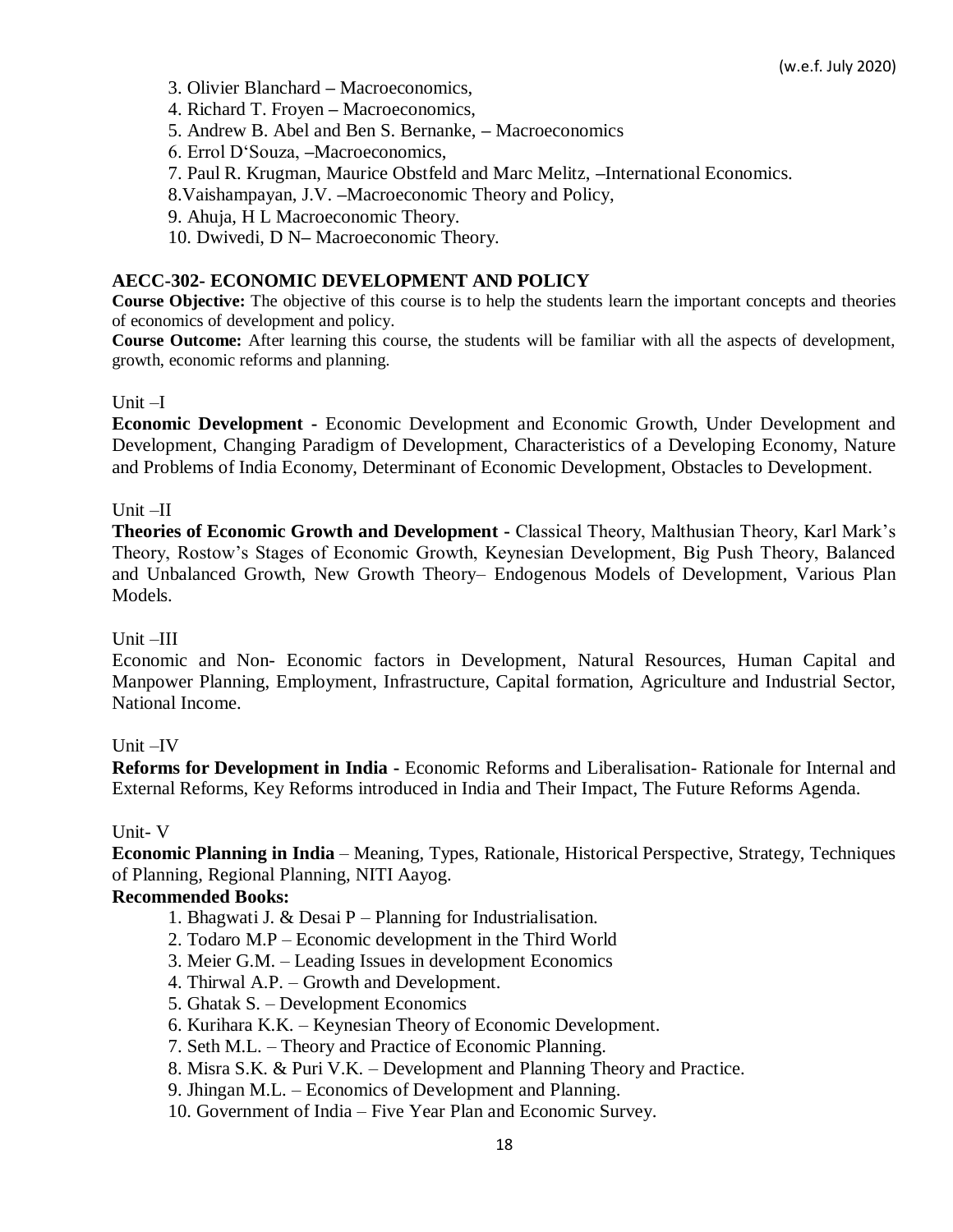## **AEEL-301 A - INDIAN FINANCIAL SYSTEM**

**Course Objective:** The objective of this course is to familiarise the students with the concept, markets and functioning of the financial system in India.

**Course Outcome:** By learning this course, the students shall be able to understand the financial system prevalent in India. It may even help them to make a career in this field.

#### **Unit –I**

Concept of Financial system, Evolution of financial System, Structure & Function of Indian Financial System, Role of the Financial System in the Economy, Reforms in Financial System, Mobilisation of resources from International Markets.

### **Unit –II**

Money Market: Composition, Function and Instruments. Indian Capital Markets: Features, Function, Structure and Instruments. Primary Market: Functions & Issue Mechanism (IPO, Book Building, Stock Option etc.), & SEBI guideline. Recent Marketing Strategies for Public Issues, Intermediaries in Primary Market.

#### **Unit –III**

Secondary Market: Functions and Organization, Trading and Settlement, Stock Exchange Index, Internet Trading. Concept of Derivative and Debt Market in India, SEBI: Purpose & Functions, Measures taken by SEBI.

#### **Unit –IV**

Venture Capital: Meaning, Origin, Objectives, Stages, problems of venture capital financing, Growth of venture capital services in India, Merchant Banking, Lease and Hire Purchase,

### **Unit- V**

Investment Bank, Depository and Custodians, Credit Rating Agencies, Factoring and Forfeiting, Housing Finance, Mutual Funds, Insurance Institutions and Regulatory Framework.

#### **Recommended Books:**

- 1. Jaiswal Bimal & Venkatraman B Indian Financial System
- 2. Khan, M. Y. Indian Financial System
- 3. Jaiswal Bimal & Venkatraman Financial Market Operations
- 4. Jaiswal Bimal & Venkatraman Financial market institutions and financial services
- 5. Srivastava, R M. Management of Indian Financial Institutions

### **AEEL-302 A - MONETARY THEORY AND PRACTICE**

### **Course Objective:**

- To acquaint the students with the fundamentals of Monetary Economics.
- To develop understanding related to various concepts of Monetary Theory.
- To provide students a sound theoretical base related to the paper.

#### **Course outcome**

Provides students with a very sound theoretical base in various areas of Monetary Economics and acquaints students with various concepts of Monetary Economics. Provides students' knowledge about monetary policy of various leading nations of the world.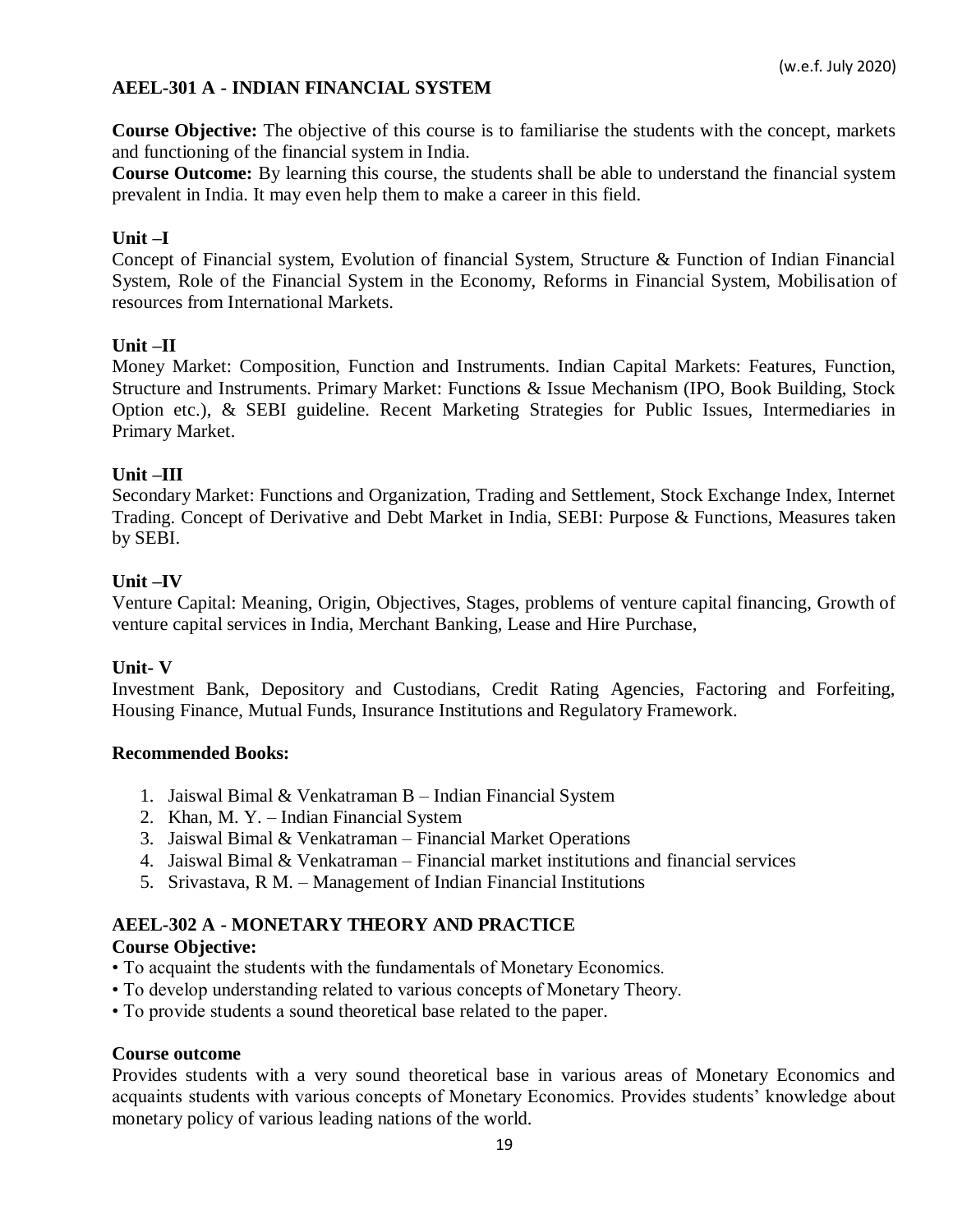## **Unit –I**

**Monetary Standards:** Brief history and present scenario. Price Movement since Independence causes for the rise in price in India, measurement of inflation in India: WPI and CPI methods.

## **Unit –II**

**Money and Prices:** Introduction, Fisher's Transaction Approach to the Quantity Theory of Money, the Quantity Equation in Income Form. The Cambridge Cash Balance Approach. Quantity theory of money as a theory of money income, quantity theory of money as a theory of price, modern quantity theory of money and its appraisal.

## **Unit –III**

**The Demand for Money:** Introduction, Nominal Vs Real Cash Balance. The Neoclassical theory, Keynesian theory, Friedman's Theory.

### **Unit –IV**

**Theory of Money Supply:** Reserve Bank's analysis of money supply. **Monetary Policy of India** – objectives, framework, process and instruments.

### **Unit –V**

**Monetary Policy:** Federal Reserve Bank (USA), Bank of England (UK) and European Central Bank-Comparison with Indian Monetary System.

### **Recommended Books:**

- 1. Kurihara, K.K.-Monetary Theory and Public Policy
- 2. Jaiswal Bimal Currency, Banking and Exchange
- 3. Gupta, S B-Monetary Policy
- 4. Dutt and Sundaram-Indian Economy
- 5. Seth, M.L.-Monetary Policy
- 6. Jhingan, M L-Monetary Policy

## **AEEL-301 B - PUBLIC UTILITY ECONOMICS**

**Course Objective:** The objective of this course is to acquaint the students with the various concepts, mechanisms and regulations of public utility.

**Course Outcome:** The students shall gain immense knowledge and learn about the working of the public utility sector.

### **Unit –I**

Concept of Public Utilities – Economic Concept, American Concept, Types of Public Utility Regulations.

### **Unit –II**

Rate Making in Public Utilities- Rate level and Rate Structure- Meaning and distinction, Determination of Rate Level, Determination of Rate Structure, Marginal Cost Pricing, Ratemaking in Electricity Undertaking.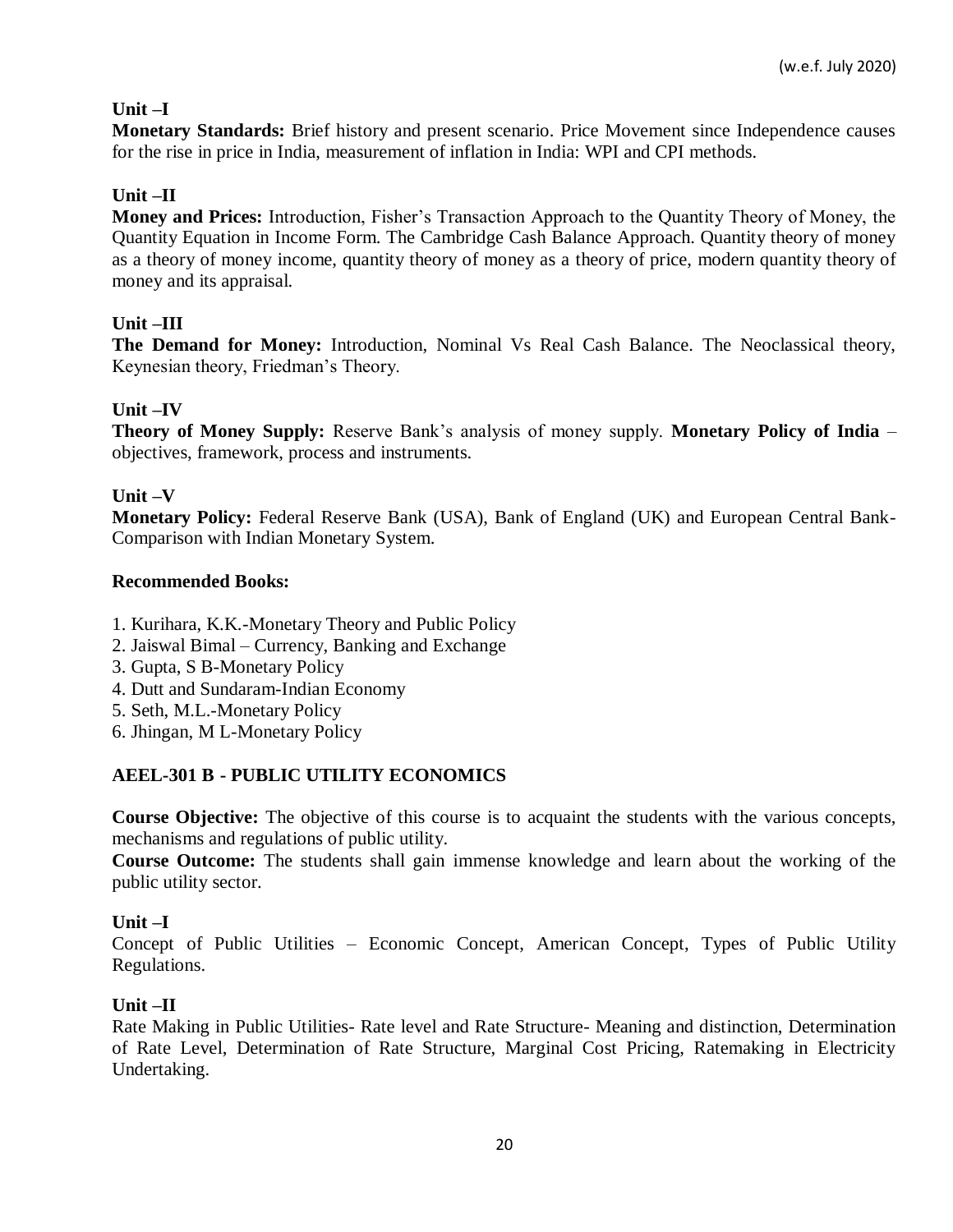## **Unit –III**

Public utilities in India – Forms of organization, Post and telegraph services, Radio and television- Air Organisation, T.V. services in India, Autonomy for Radio and T.V. Prasar Bharti.

## **Unit –IV**

Working of Power Corporation, Central and State Electricity Regulatory Commission, Salient Features of Electricity Supply Act, Electricity Rate Schedules, Consumer Categories.

### **Unit –V**

Public Enterprise: Meaning, Definition, Difference between public and private Enterprise, Forms of Organisation.

### **Recommended Books:**

- 1. Barnes I.R. Economics of Public Utility regulation.
- 2. Clemens E.W. Economics and Public Utilities.
- 3. Sleeman J.F. British Public Utilities.
- 4. Choudhary R.K. Economics of Public Utility
- 5.Laxmi Narain Principles Practice of Public Enterprise
- 6. Centre for Public Sector Studies Profitability Accountability and Social Responsibility of Public Enterprises
- 7. Maheshwari R.K. Electricity Rate Making and Tariff Regulations

### **AEEL-302 B - QUANTITATIVE TECHNIQUES FOR ECONOMIC ANALYSIS**

**Course Objective:** The emphasis of the course is on understanding economic concepts specifically the courses on microeconomic theory and macroeconomic theory with the help of mathematical methods. This course will equip the students with an understanding of the optimization tools like Linear programming and game theory.

### **Course Outcome**

To use the techniques of mathematical analysis which are commonly applied to understand and analyse economic problems. To use the operations research techniques that play an important role in managerial decision-making.

### **Unit – I**

Mathematical Economics- Partial Differentiation and Economic Application, Partial Elasticities (Direct and Cross). Elementary Integral Calculus and Economics Application, Calculus of Price Discrimination, Constrained Optimization – Lagrangian Multiplier Technique, Baumol's Sales Maximization Model (Sales Revenue).

### **Unit – II**

Linear Programming- Graphic Method, Simplex Method, Duality, Transportation Problem.

### **Unit – III**

Inventory Economics - Various Inventory Models, Economic Order Quantity, Discounts- Cost Comparison Approach, Re-order Point, Safety Stock and Stock-outs, Determining Optimum Safety Stock Level, ABC Analysis, Assignment Model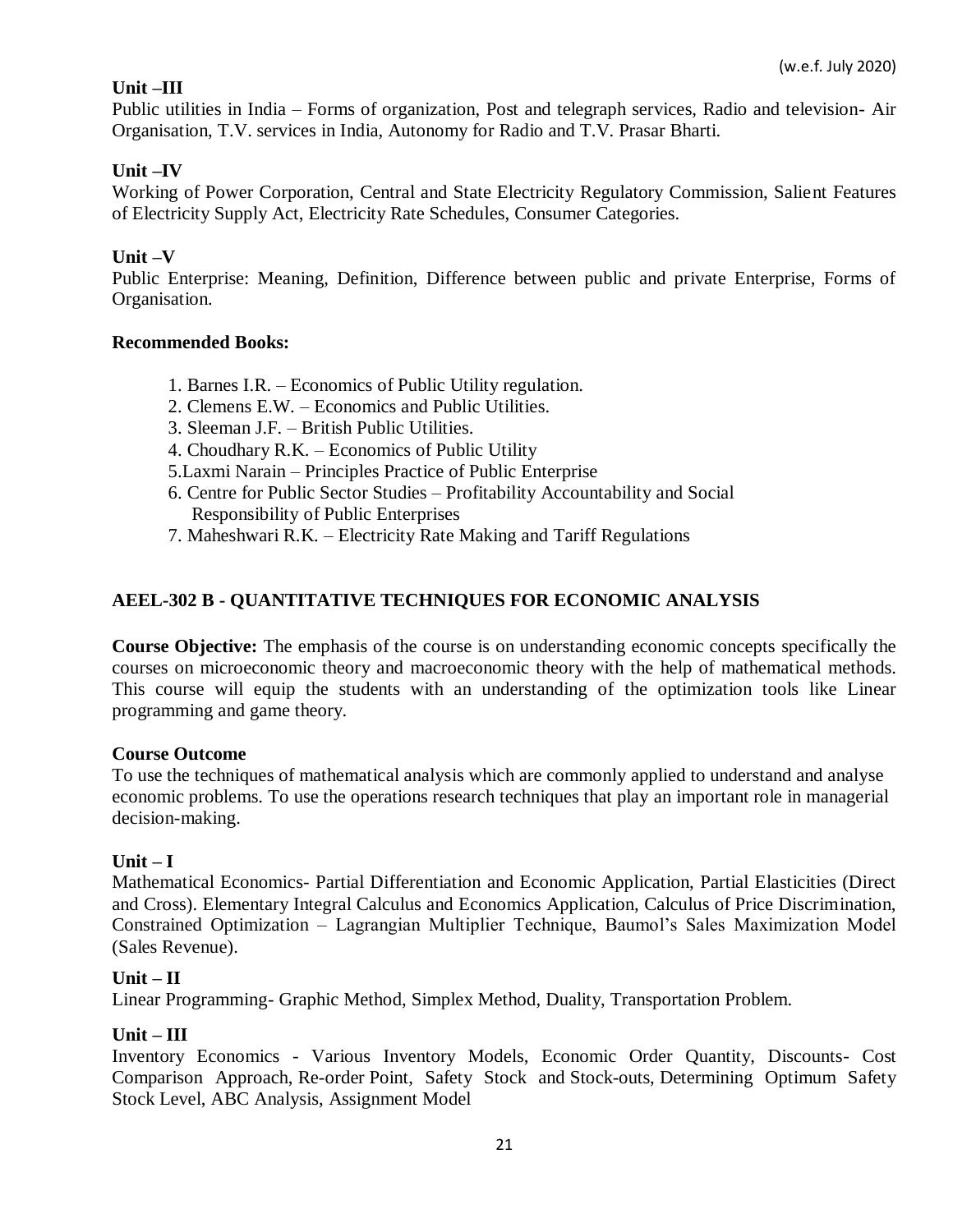## **Unit – IV**

Input–Output Analysis- Assumption, Technological Coefficient, Closed and Open Input-Output model. Tools of Project Management- GANTT Chart & PERT- CPM.

### **Unit - V**

Theory of Games - Classifying Games, Pay-off Matrix, Principle of Dominance, Maximum Strategy, Saddle Point, Pure Strategies, Mixed Strategies  $-2x^2$ , 2xnmx2 games and mxn games

### **Recommended Books:**

1.Dowsett, W.T. – Elementary Mathematics in Economics

2.Chiang A.C. and K. Wainwright – Fundamental methods of Mathematical Economics

3.Mehta B. C. and G. M. Madnani – Mathematics for Economists.

4.Allen R.G.D. – Mathematical Analysis for Economists

5.Schaum's Outline – Mathematical economics

6.Sharma J. K. – Operation Research

7.Kapoor V.K. – Operation Research.

8.Bronson R. – Schaum's Outline on Operation research

9.Lall M. – Operation Research and Decision-Making Skills

### **AEIER-301- Internship Project Report**

**Course Objective:** The objective of this course is to provide the students with first-hand industrial working experience which helps them related theory with practice and evaluate the students' overall learning and understanding by conducting a viva-voce for each of them.

**Course Outcome:** After finishing this course, the students would be able to understand the practical working of different kinds of organisations and students shall be judged on the basis of their performance in the comprehensive viva-voce.

### **AEIER-301- Interdepartmental Course**

AEIER-301 A- Business Environment AEIER-301 B- Agriculture Economics

## **AEIER-301 A - BUSINESS ENVIRONMENT**

**Course Objective:** The aim of this course is to familiarize the students with the various aspects of International and National environment to be considered for decision-making.

**Course Outcome:** After learning this course, students shall have a good understanding of the components of the environment affecting business organisations and their implications upon it.

### **Unit** –**I**

The Concept of Business Environment, Types, Significance and Nature, Economic and Non-Economic factors of Business Environment, The Interaction Matrix of Economic and Non-Economic Environment, Environmental Scanning, Basic Philosophies of Economic Systems.

### **Unit –II**

The Business and Government Relationship, The Need and Forms of Government Intervention, The Constitutional Provisions affecting Business, MRTP/ Competition Act-2002, IDRA, FERA/FEMA, SEBI Act, CSR.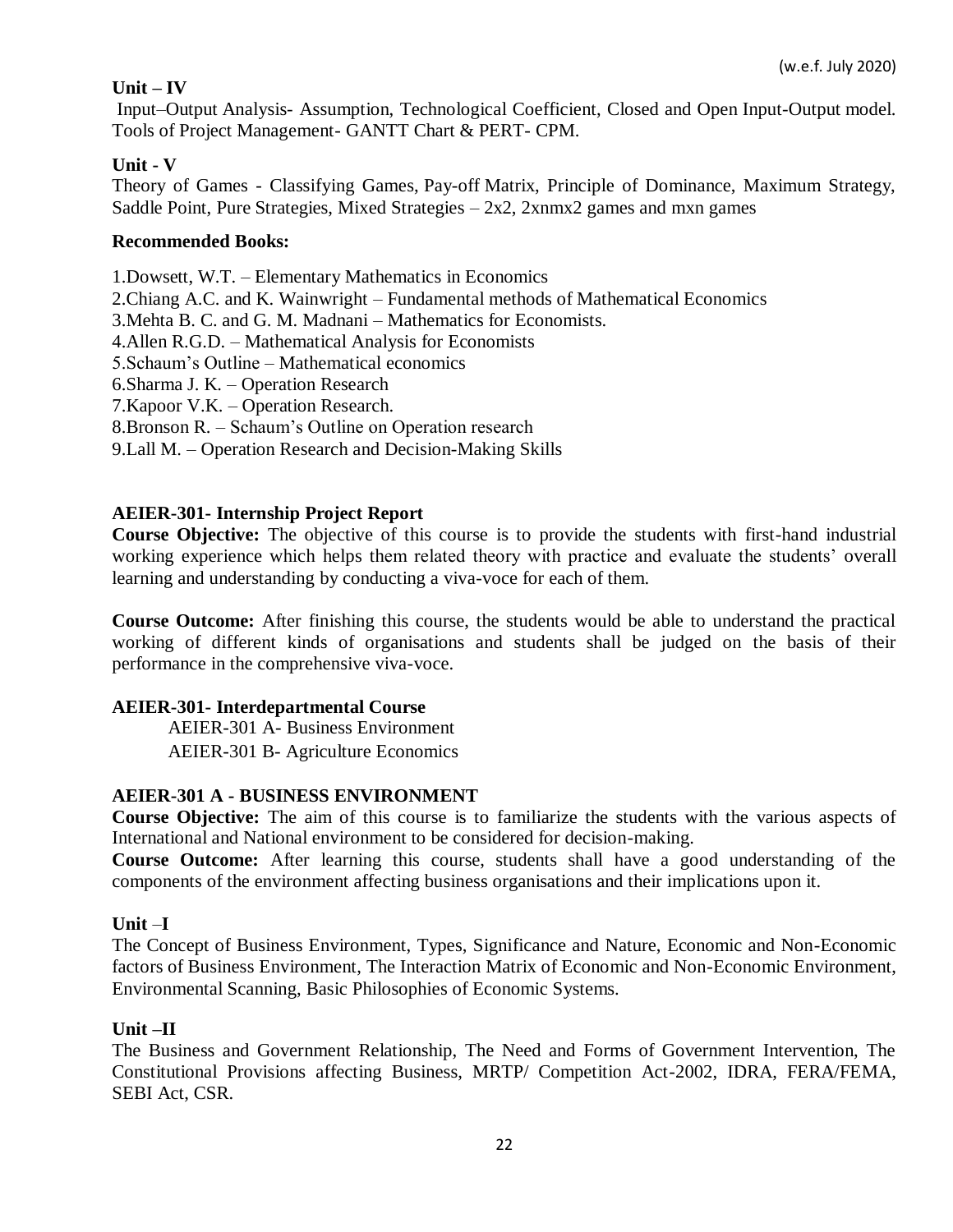## **Unit –III**

The Economic Policy Framework, Industrial Policy, Monetary Policy, Fiscal Policy and EXIM Policy-Their Recent Trends and Business Implications, Liberalization and Privatization.

## **Unit** –**IV**

Need and importance of Foreign Trade, Types of Foreign Trade, Institutions Facilitating Foreign Trade especially EXIM Bank and ECGC,

## **Unit - V**

Globalization, Strategies of Globalization, MNCs, Nature, Role and Operations, Present Position of MNCs in India, India's Foreign Trade Policy.

### **Recommended Books:**

- 1. Salim Sheikh Business Environment
- 2. Fernando A. C. Business Environment
- 3. Cherunilam Francis Business Environment
- 4. Jaiswal B.& Manoj S.- Business Environment
- 5. Adhikari, M Economic Environment of Business
- 6. Ghosh, P.K. Business and Government
- 7. Maheshwari K.L., Maheshwari R.K., Ram Milan Business Organization
- 8. Debroy, Bibek Economic and Social Environment
- 9. Govt. of India Economic Survey
- 10. Maheshwari K.L., Maheshwari R.K., Bhatia Madhu व्यसरययक संगठन
- 11. RBI Currency and Banking, Quarterly Bulletins

## **AEIER-301 B- Agriculture Economics**

**Course Objective:** The objective of the course is to acquaint the students with the concepts and principles of agricultural economics, agricultural systems, agricultural finance and marketing. **Course Outcome:** After learning this course, the students would have good understanding of the agricultural systems, their concepts and patterns, finance and marketing related to agriculture.

## **Unit I**

Agriculture economics: Concept, nature and basic issues. Scope and Subject matter of Agricultural Economics, Nature and Utility of Agricultural Economics, principles of agricultural economics. Role and Importance of Agriculture in National Economy: share in National income, Source of livelihood, Employment, Industrial development and trade.

## **Unit II**

Changes in agrarian structure in India: Land Utilization Pattern, Patterns of Cropping in different regions, Shift in Cropping Pattern and its Implications on Food Security.

Factors responsible for agricultural development in India, Growth in use of technological factors in production such as irrigation, seed, fertilisers, capital during last seven decades.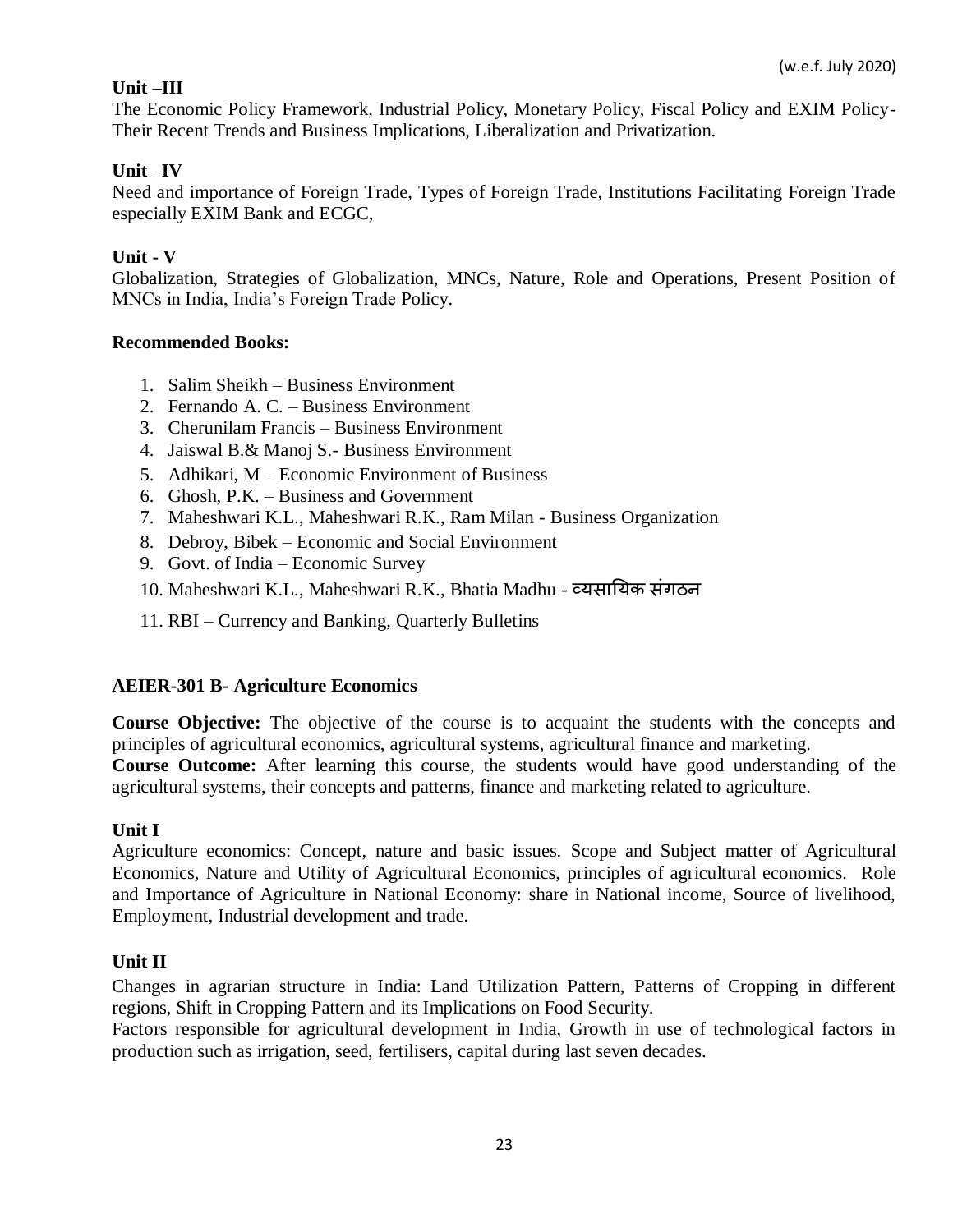## **Unit III**

National Resource base of Indian agriculture, India's position in World Agriculture, Comparison of India with other countries, Agricultural Growth in India during pre- and post-Independence period. Employment and Unemployment in agriculture.

## **Unit IV**

Agricultural Finance: Concepts and Scope, Importance of Agricultural Finance. Farm capital structure in Agriculture and its changes, Farm Credit in India: purposes of loans, Sources of finance. Factors determining demand for credit. Recent policy changes in regard to farm credit and their implications.

## **Unit V**

Marketing: Characteristics of primary agricultural markets in India, regulated markets and market intervention, Marketing efficiency, Marketing Channels and Functionaries. Marketing strategies and entrepreneurship ventures for distribution of agriculture products. Processing, wholesaling, retailing and food service firms, the role of transportation and storage. Farm prices: Trends in relative prices of farm products, agricultural pricing policy in India.

- 1. Acharya and Agarwal, 1987, Agricultural Marketing in India, Oxford & IBH Publishing Company.
- 2. Agricultural Research Data Book 2009, Indian Agricultural Statistics Research Institute, Pusa, New Delhi 110 012
- 3. Agricultural Statistics at a Glance 2010, Directorate of Economics and Statistics, Ministry of Agriculture, Government of India, New Delhi.
- 4. Bhalla, G. S. and Singh G., 2001, Indian Agriculture: Four Decades of Development, Sage Publications.
- 5. Bhalla, G.S., 2007, Indian Agriculture since Independence, National Book Trust, India.
- 6. Chadha, G.K.; S. Sen and H.R. Sharma, 2004, Land Resources, State of the Indian Farmer, Vol. 2, Academic Foundation, New Delhi.
- 7. Dantwala, M. L. and Others, 1991, Indian Agricultural Development since Independence: A Collection of Essays, Oxford & IBH Publishing Co., New Delhi.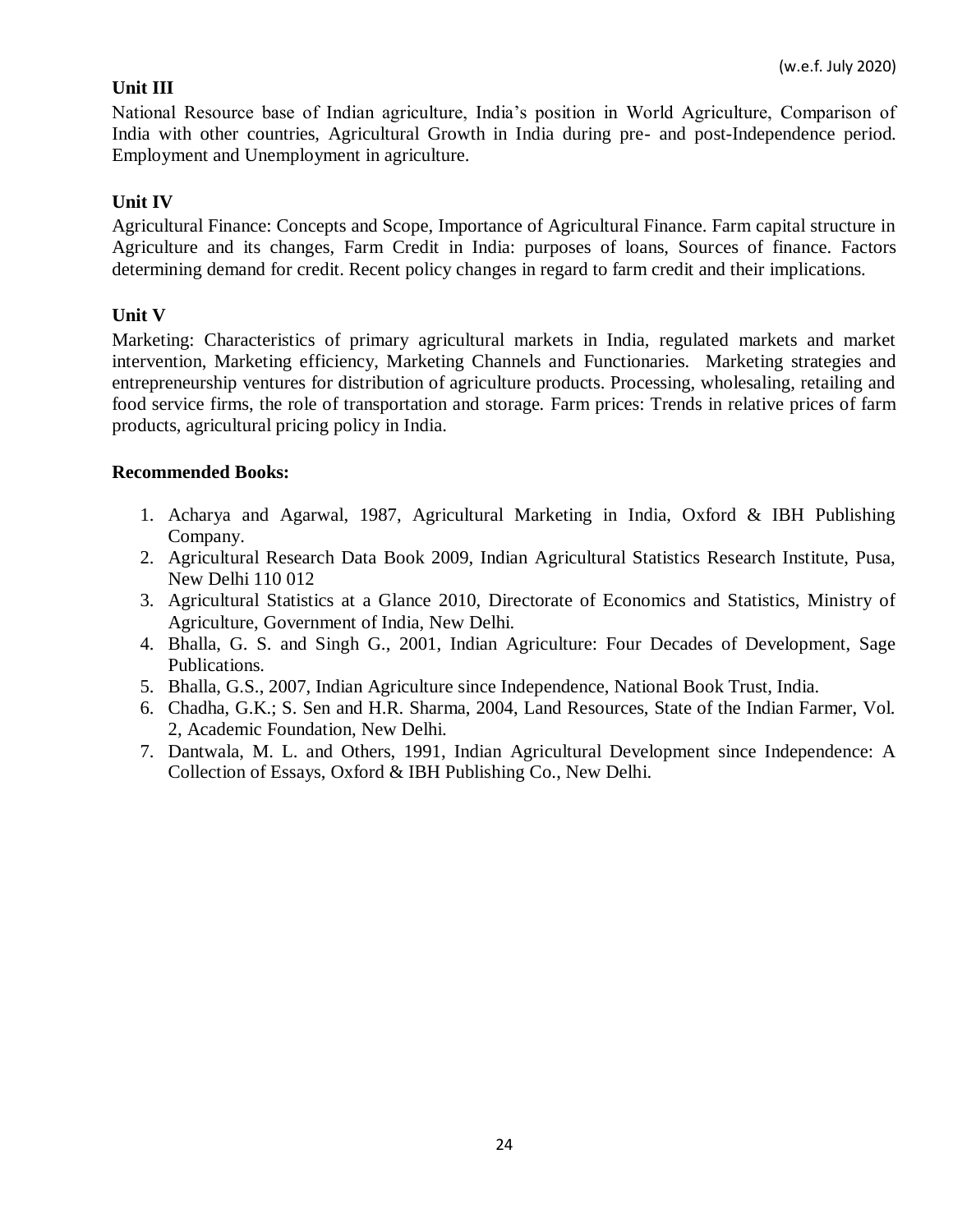# **4 th Semester Syllabus**

#### **AECC-401- RESEARCH METHODOLOGY**

**Course Objective:** The objective is to equip the students with the basic understanding of research methodology and to provide an insight into the application of modern tools of analysis and interpretation for advanced research.

**Course Outcome:** The study of this paper would enable the students to gain insight about the conceptual framework of research and different tools and techniques what can be applied while investigating any field of interest. The students will learn how to identify a research problem and what kind of research design is best suited to that research problem or theme under given environment. They will also be familiar with the Tests of hypotheses and result verification and validation. They shall be equipped with innovative thinking and skills to prepare a sound and meaningful research report. A proper understanding of the methodology and techniques of research will improve the logical reasoning of the students. The knowledge of this paper is very helpful for the students aspiring in academics or research institutions and various organisations.

#### **Unit-I**

Concept, Features, Objectives and Significance of Research, Philosophy of Research, Scope of Research in Economics, Induction and Deduction methods of Research, Problems in Economic Research, Types of Research- Pure and Applied Research, Conceptual and Empirical Research, Qualitative and Quantitative Research, Descriptive and Analytical Research, Exploratory Research, Experimental Research, Evaluative Research, Historical Research, Case Study. Research Process, Ethical considerations in research

#### **Unit-II**

Research Problem- Problem Definition and Formulation, Process of Formulation of Research Problem, Sources of Identifying Research Problem, Case Study

Research Design- Meaning and Scope, Research Design for Descriptive, Exploratory and Experimental Research, Case Study.

#### **Unit-III**

Data Collection and Organization - Techniques and Methods of Data Collection, Projective Techniques Used in Qualitative Research, Processing of Data: Editing and Coding. Measurement and Scaling-Levels of Measurement-Nominal, Ordinal, Ratio and Interval Scale, Scaling Techniques,

#### **Unit-IV**

Presentation of Data-Various forms and methods of data preparation and presentation, Testing of Hypothesis- Procedure of Testing a Hypothesis: Z-test, t-test, F-tests (ANOVA),

#### **Unit-V**

Chi-Square test, Mann-Whitney Test and Other Non- Parametric Test, Application of Data processing software (e.g. SPSS etc.) . Report writing and presentation- Meaning and Purpose of a Research Report, Types of Report, Format of Report, Essentials of a Good Report, Multivariate Analysis.

#### **Recommended Books**:

1. William G. Zikmund -Business Research Methods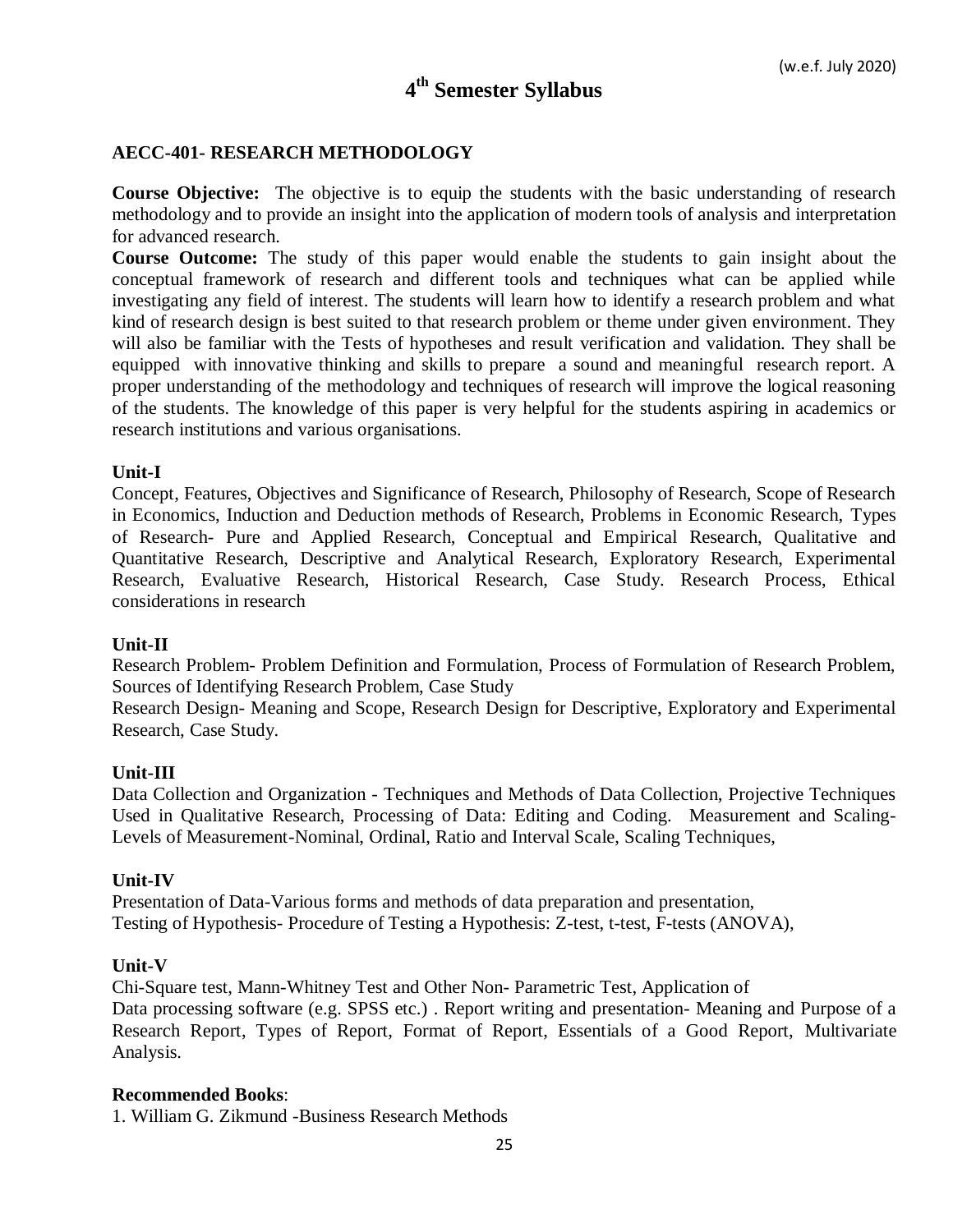2. Kothari C R and Garg Gaurav- Research Methodology

3. Krishnaswami O R-Methodology of Research in Social Sciences

4. Naresh K. Malhotra & Satyabhushan Dash- Marketing Research

### **AEEL-401 A- Stock Market Operations**

### **Course Objective:**

The basic objective of this paper is to make students aware about the various operations of financial market. This paper will help in understanding about market terminologies and trading mechanism in stock exchange.

### **Course Outcome:**

The students will have the knowledge about activities of stock exchanges. More job opportunities will be opened in the area of financial and stock market.

### **Unit- I**

Basics of Investment- Nature, Features, Types of Investors. Risk of Investment. Basics of Security Market – Primary market & Secondary Market; Market terminologies.

### **Unit- II**

Stock Exchanges: Type of Operation, Demutualisation of Stock Exchange. Trading Mechanism in Stock exchange.

### **Unit-III**

Fundamental analysis – Economic analysis, Industry analysis, Company analysis. Technical analysis.

## **Unit- IV**

Introduction to Derivatives, Commodity Markets, Currency Markets/Forex. Stock Exchanges of India.

Trading Platforms- BSE, NSE, MCX, NCDEX etc. Instruments and Techniques of Pricing.

### **Unit- V**

Listing of Securities: Types, Procedure and Guidelines. Investor's Protection: Need Common Grievances of Investors, Method of redressal of Grievances, Grievances Redressal Authorities.

### **Recommended Books**:

Frank J. Fabozzi- Secondary Market Operation & Management. Jaiswal .B & Venkatraman. B- Financial Market Operations Shimpi LS- Stock Market Operations Pandian .P- Security Analysis and Portfolio Management

### **AEEL-402 A - Managing Personal Finance**

**Course Objective:** The objective of this course is to provide insights into finance at personal level by managing and planning it.

**Course Outcome:** After learning this course, students shall be able to understand the importance of managing finance at personal level as well as the various concepts related to risk and return.

### **Unit- 1**

Introduction to Personal Financial Planning; individual factors affecting financial thinking; Systematic factors affecting financial thinking; Financial planning process; Development of personal financial goal. Planning your Tax strategy.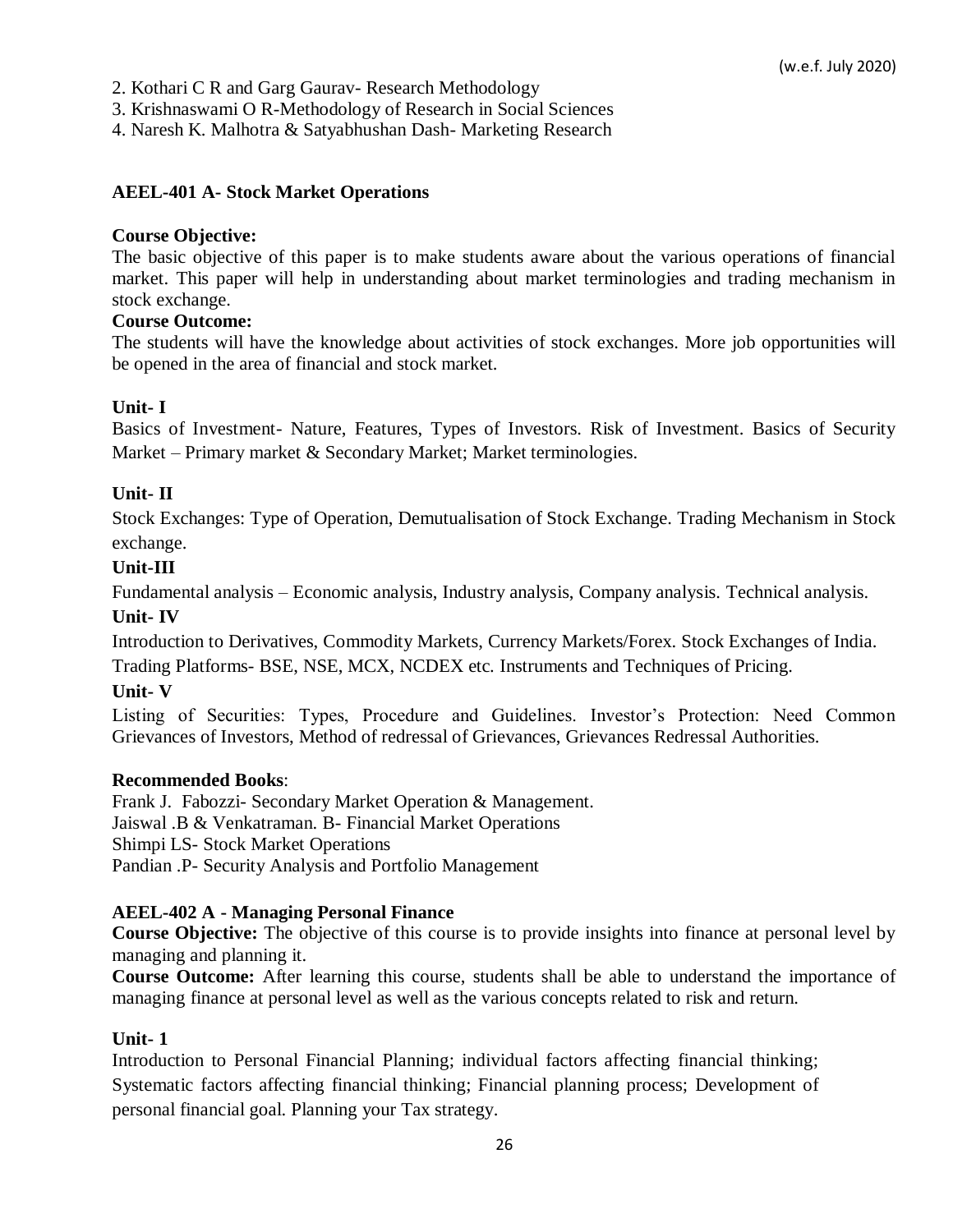## **Unit-II**

Concept of Time Value of money; Concept of Risk & Return; Role of Time, Risk & Return in financial thinking and planning. Money Management Strategies- Financial strategies and Budgeting. Introduction to Consumer Credit- meaning, types, measuring personal credit capacity. Making Purchase decisions.

## **Unit-III**

Common Investment options of individual investor: Investing in Stocks, Bonds, Mutual Funds, Commodities, Real Estate & Collectibles. Assessment of risk in Wealth building as a strategy of financial planning.

## **Unit-IV**

'Personal Risk Management' – Insurance; Incorporating risk management into financial planning; Managing the risk of inability to earn due to illness, disability- temporary or permanent & death.

## **Unit- V**

'Personal Risk Management' - Retirement Plan & Estate Planning. Planning for retirement, loss of wages; alternative income sources; Distribution of accumulated wealth after death.

### **Suggested Readings:**

[Jack Kapoor, Les Dalbay,](https://www.mheducation.co.in/cgi-bin/same_author.pl?author=Jack%2BKapoor) [Robert J. Hughes-](https://www.mheducation.co.in/cgi-bin/same_author.pl?author=Robert%2BJ.%2BHughes) Personal Finance Bimal Jaiswal & Leena S. Shimpi- Managing Personal Finance Jack Kapoor-personal Finance, TMH Shaikh M W- Personal Finance Lokatia RN- Tax smart personal investment A-Z

## **AEEL-401 B- ECONOMETRICS: THEORY AND APPLICATION**

**Course Objective:** This course provides a comprehensive introduction to basic econometric concepts and techniques. The focus in this course is on understanding and interpreting the assumptions in the light of actual empirical applications.

**Course Outcome:** With the basics of simple and multiple regression model with assumptions with more emphasis on cross-section data. With the econometric techniques applied by researchers analysing time series and panel data.

## **Unit –I**

Definition and scope of Econometrics; Estimator and Estimation, Point and Interval Estimation; Simple and General linear Regression Model – Assumptions, Estimation (OLS) and Properties of Estimators; Gauss-Markov Theorem;

### **Unit –II**

Determining Growth Rate and Elasticity; Multiple Regression and General Linear Model Assumptions and Estimation of Parameters, R square and Adjusted R Square.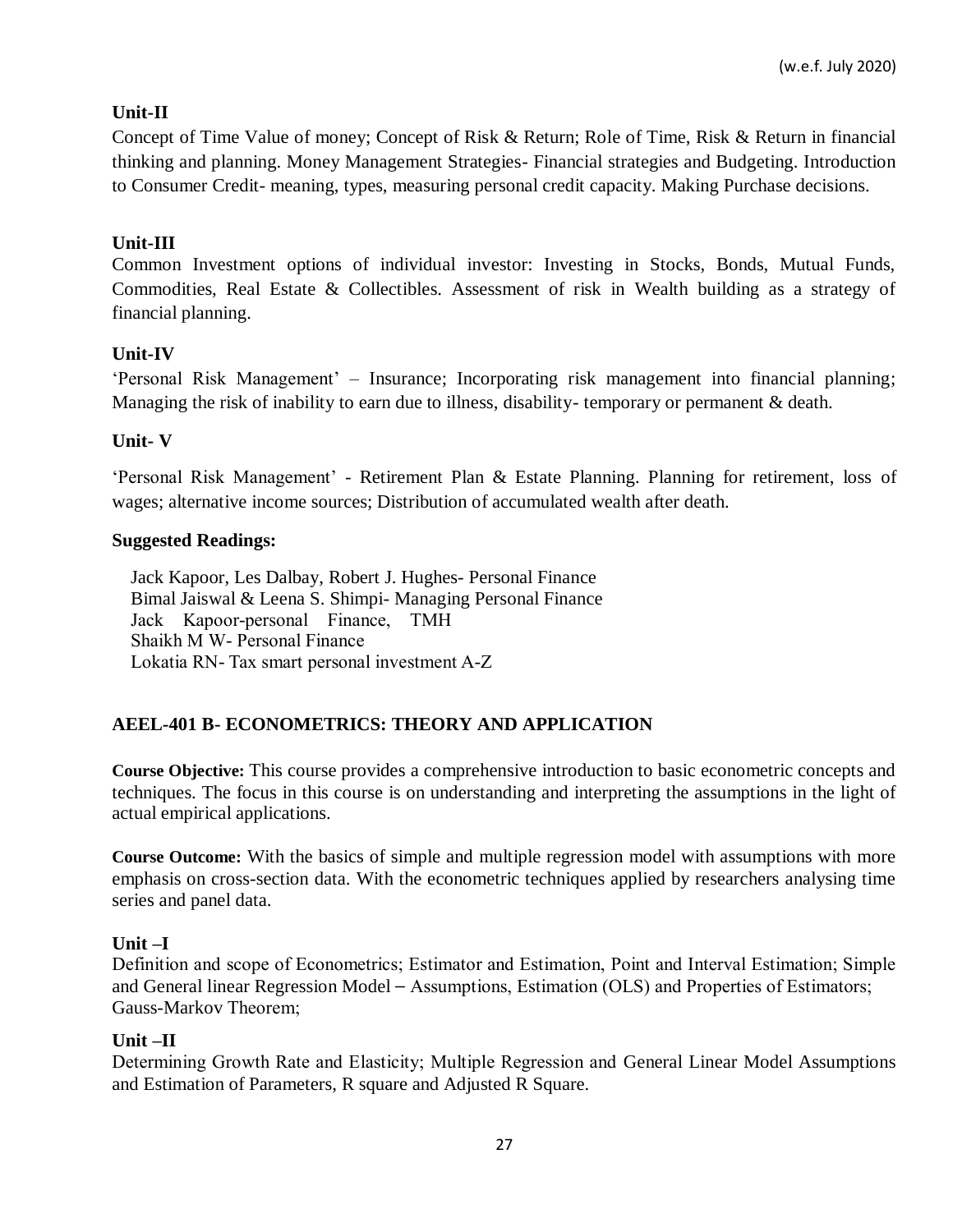## **Unit –III**

Consequences and detection of multicollinearity, heteroskedasticity, and autocorrelation, and remedial measures.

## **Unit –IV**

Nature and features of Dummy Variable and features of dummy variables as regressors and its implications for the intercept and slope coefficients. Specification Error; Errors of Measurement.

## **Unit –V**

Basic Time Series Analysis: Concept of Stationarity, co-integration and Error-correction Model (ECM). Introduction to Panel Data Analysis: Introduction to panel data, pooled model, within and between estimators, fixed effects, random effects, Hausman test.

### **Recommended Books:**

1.Wooldridge, J. – Introductory Econometrics: A Modern Approach.

2.Ramanathan, R. – Introductory Econometrics with applications.

3.Gujarati, N.D. – Basic Econometrics, fourth edition.

4.Johnston, J. – Econometric Methods.

5.Brooks, C. – Introductory Econometrics for Finance.

### . **AEEL-402 B- ENTREPRENEURSHIP AND MSMEs**

**Course Objective:** The course aims to familiarize the students with the concepts of Entrepreneurship and with the establishment and management of a new enterprise.

**Course Outcome:** After learning this course, the students would be knowing everything about starting an enterprise, the prevalent policies for enterprises and the support available to entrepreneurs.

### **Unit-I**

Entrepreneurship-Meaning, Concept, Characteristics, Process, Motivation, Types of Entrepreneur and Concepts of Intrapreneurship, Entrepreneur v/s Intrapreneur, Entrepreneur Vs. Entrepreneurship, factors responsible for emergence of entrepreneurship, Entrepreneurial Barriers, Scope of Entrepreneurship in India, Innovation, Creativity and Entrepreneurship, Entrepreneurial Decision Making Under Certainly, risk and uncertainty conditions, Entrepreneurship Development Program: Needs and Objectives of EDPs

## **Unit-II**

Business Planning Process-Meaning, Preparation of Business Plan: Preliminary Investigation, Idea Generation, Environmental Scanning, Feasibility Analysis, Project Report Preparation: Essential of a Project Report, Format of Project Report, Project Appraisal, Drawing Functional Plan: Marketing Plan, Production Plan, Organizational Plan and Financial Plan.

### **Unit- III**

MSME- Definition and Characteristics, Policies and Legislations for MSME, Micro, Small and Medium Enterprises- Conceptual Framework, MSMEs Act, Small vs. Large Industries, Industrial Sickness: Concept, Symptoms, Causes, Viability Study, Rehabilitation, Amalgamation and Merger or Launching a New Venture, Role Of MSMEs with special reference to Indian Economy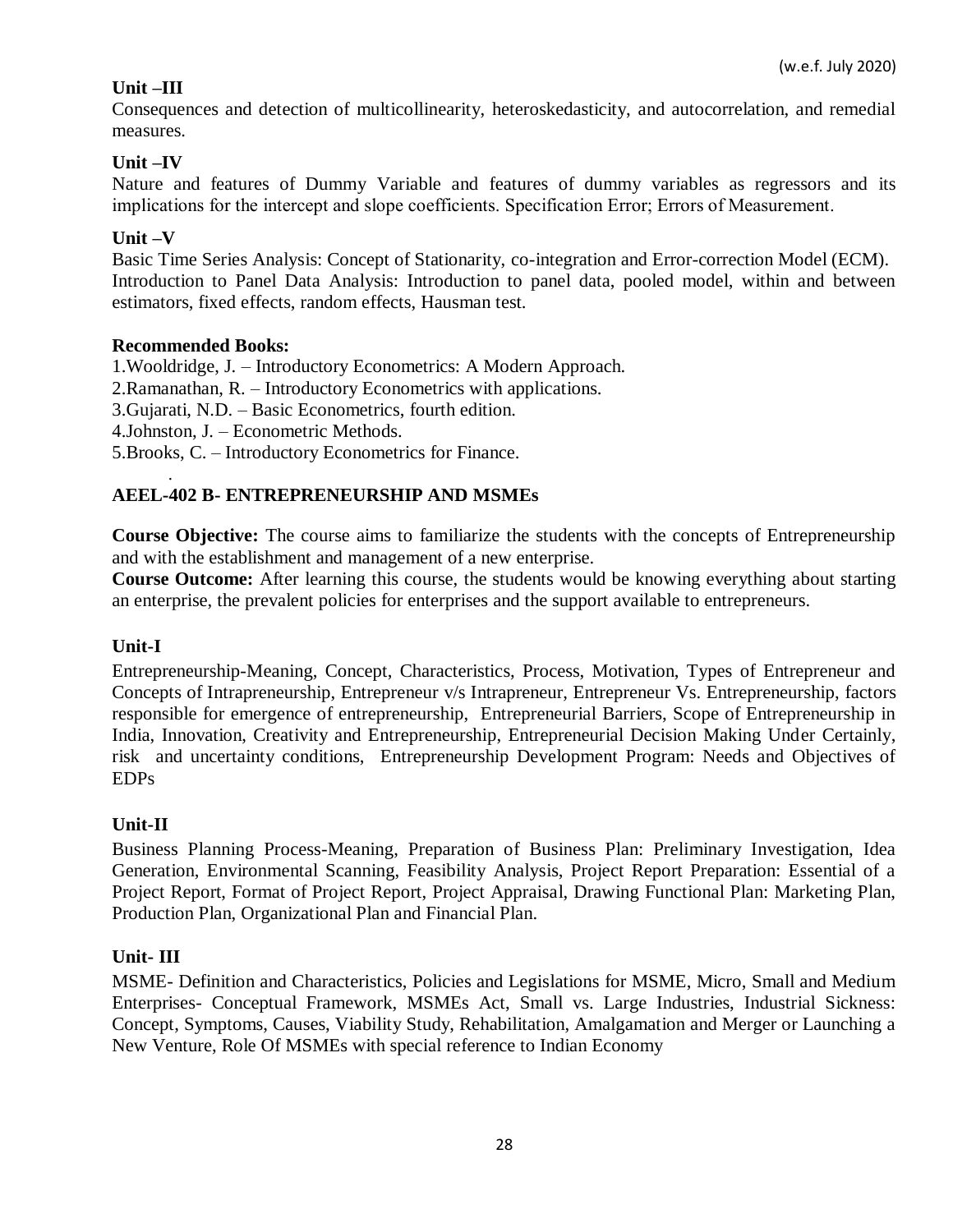## **Unit- IV**

Women Entrepreneurship: Meaning, Characteristic features, Problems of Women Entrepreneurship in India, Developing Women Entrepreneurship in India, Concept of Social Enterprise and Social Entrepreneurship, Sustainability Issues in Social Entrepreneurship, Rural Entrepreneurship, Family Business Entrepreneurship.

### **Unit- V**

Institution Supporting Entrepreneurs and MSMEs, Institution Supporting Entrepreneurs-Entrepreneurship Development Institution of India, SIDBI, KVIC, NIESBUD, UPSIDC, NSIC, NABARD, SIDO, IIE, UPSFC Various Schemes of State and Central Government for MSMEs

### **Recommended Books:**

Lall Madhurima and Sahai, Shikha- Entrepreneurship Lall Madhurima – Entrepreneurship and MSMEs Bimal Jaiswal- Fundamentals of Entrepreneurship & Project Planning

Desai Vasant- Management of Small-Scale Industries Vyay K Jairi- Marketing Management for Small Units

### **AEMT-401- Master Dissertation & Viva-Voce**

**Course Objective:** The objective of this course is to evaluate the project and dissertation work taken-up by students during their internship in the previous semester.

**Course Outcome:** After finishing this course, students shall be judged on the basis of their performance in the viva-voce.

### **AEIRA-401- Intradepartmental Course**

AEIRA-401 A- Public Economics & Policy AEIRA-401 B- International Business

## **AEIRA-401 A- PUBLIC ECONOMICS & POLICY**

**Course objective:** This course explores the role of the public sector in the economic life of a nation. The course attempts to explain why government intervention is needed, how it influences the behaviour of the private sector and what the welfare effects of such influences are. It also tries to capture the political economy, which regards actions of the public sector as determined by political processes. Topics covered may include welfare economics, market failures, innovation policy, and political economy.

**Course outcomes:** On successful completion of this course students will be able to: Use the basic tools, concepts and models to solve problems in key topics in Public Economics; analyse policy challenges facing regional, national and international governments around the world and learn to find solutions to these challenges, taking into account obstacles to implementation; apply economic perspectives on activities of the government sector to become well-informed, engaged participants citizens, voters, politicians and / or civil servants - in society.

### **Unit –I**

Public expenditure – Classification of public expenditure; Leviathan Hypothesis; Bureaucracy and growth of government; Bureaucracy and allocative efficiency model - Niskanen model; Peacock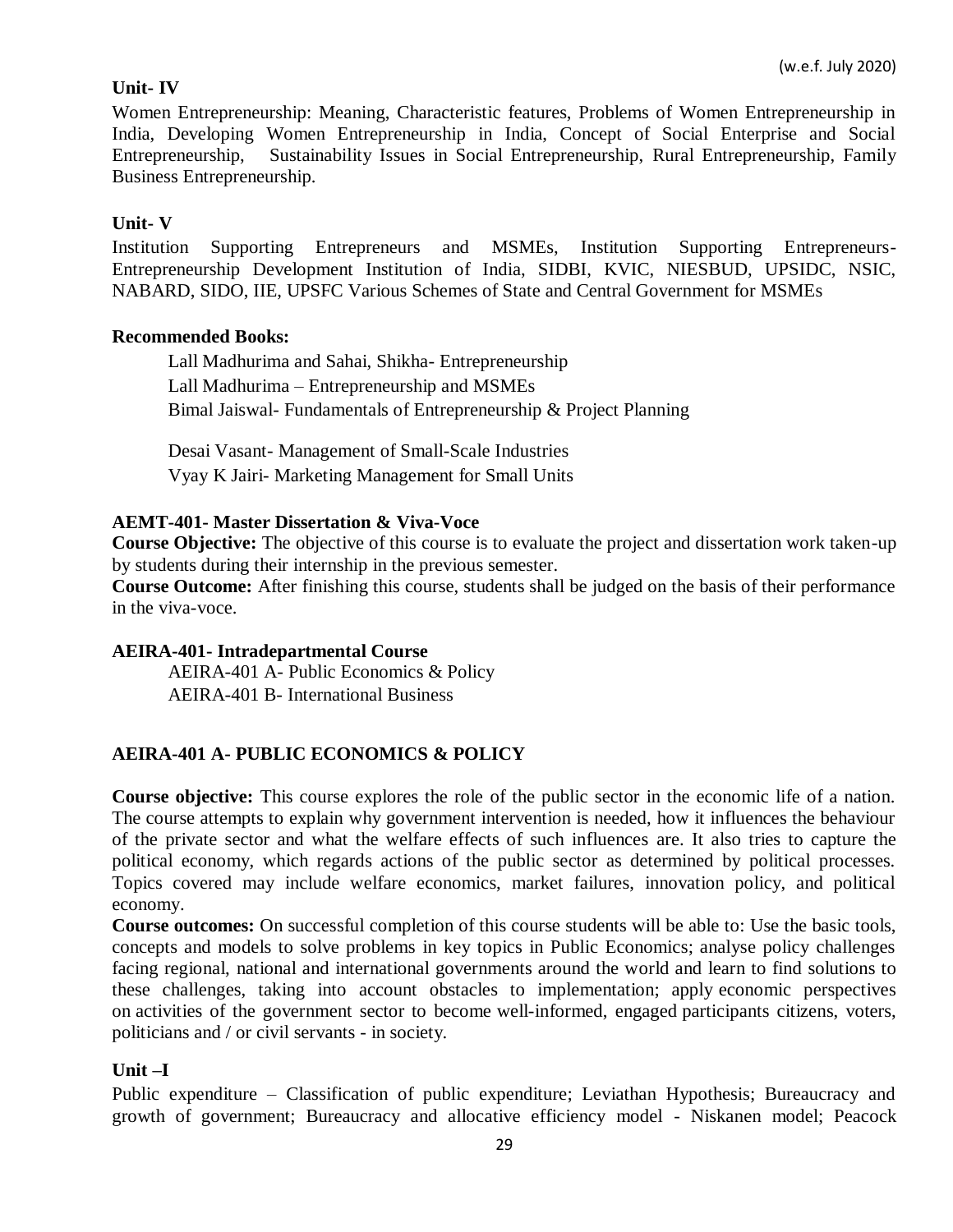Wiseman Hypothesis. An Economic Theory of Democracy: Rent seeking and directly unproductive profit seeking activities.

## **Unit –II**

Concept of Private Goods, Public Goods and Merit Goods; Externalities and Decision Making: Negative and Positive Externalities, Coase Theorem. Tax Policy - Benefit and ability to pay approaches, Indices of ability to pay; Income and Expenditure taxes; dead weight loss and distortion; efficiency and equity considerations in taxation; Incidence of Taxation in a General Equilibrium Framework.

## **Unit –III**

Analytical aspects of fiscal policy –The Solow-Blinder theorem; The measurement and determinants of fiscal deficits; The structural deficit; Discretionary fiscal policy changes;

### **Unit –IV**

Macroeconomic effects of fiscal adjustment in the Keynesian and Classical systems; Built-in flexibility. Social Choice Theory - Efficiency Criteria – Pareto; Social Welfare Functions and Arrow Impossibility Theorem.

**Unit – V** An Introduction to Possibility and Impossibility Theorems with Quasi-Transitive and Acyclic Social Rationality; Structure of Social Decision rules with restricted domain. Salient Features of Indian Direct and Indirect Tax Structure and Recent Reforms.

### **Recommended Books:**

- 1. Musgrave and Musgrave **–** Public Finance in Theory and Practice.
- 2. Bhatia, H L **–** Public Finance
- 3. Atkinson, A. and Stiglitz, J. **–**Lectures in Public Economics.
- 4. Arrow Kenneth, J. **–** Social Choice and Individual value.
- 5. Bagchi, Amaresh **–** Readings in Taxation.
- 6. Browning, Edgar K. and Browning, Jacquelene, M. **–** Public Finance and the Price System.
- 7. Downs, A. **–** An Economics of Democracy.
- 8. Jha, Raghbendra **–** Modern Public Economics, Routledge, London and New York.

## **AEIRA-401 B- INTERNATIONAL BUSINESS**

**Course Objective:** The objective of this course is to expose the students to the concepts of international business, challenges faced and strategies adopted when conducting international business. **Course Outcome:** After learning this course, students would be able to understand how business is conducted in the international work-space.

**Unit I** - An Overview of International Business: Introduction, Definition of International Business, difference between international and domestic business, Advantages and Disadvantages of International Business, Approaches to International Business. Changing Environment of International Business,